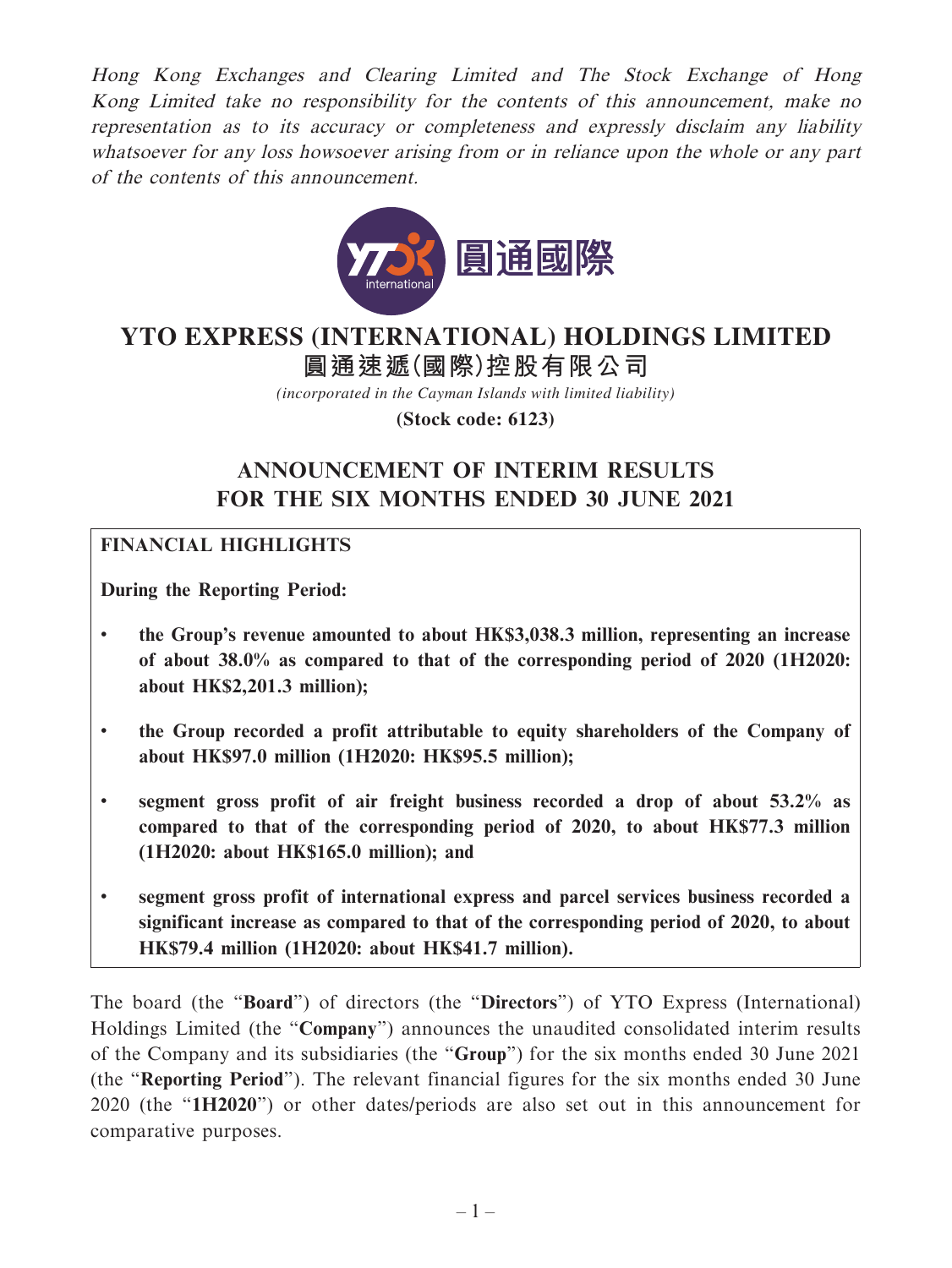The interim results of the Group for the Reporting Period is unaudited, but have been reviewed by the Company's auditor in accordance with Hong Kong Standard on Review Engagements 2410 "Review of Interim Financial Information Performed by the Independent Auditor of the Entity" issued by the Hong Kong Institute of Certified Public Accountants (the "**HKICPA**"). In addition, the interim results have been reviewed by the Company's audit committee.

## **CONSOLIDATED STATEMENT OF PROFIT OR LOSS**

For the six months ended 30 June 2021

|                                                 | (Unaudited)<br>Six months ended 30 June<br>2021 |                 | 2020            |
|-------------------------------------------------|-------------------------------------------------|-----------------|-----------------|
|                                                 | <b>NOTES</b>                                    | <b>HK\$'000</b> | <b>HK\$'000</b> |
| <b>Revenue</b>                                  | $\mathcal{L}$                                   | 3,038,312       | 2,201,295       |
| Cost of sales                                   |                                                 | (2,710,117)     | (1,829,320)     |
| Gross profit                                    |                                                 | 328,195         | 371,975         |
| Other income                                    |                                                 | 7,115           | 8,392           |
| Administrative expenses                         |                                                 | (212,959)       | (252,950)       |
| Net impairment loss reversed (recognised) under |                                                 |                 |                 |
| expected credit loss model                      |                                                 | 5,253           | (8,580)         |
| Other gains or losses                           |                                                 | (8, 511)        | 44              |
| Share of results of associates                  |                                                 | (90)            | 811             |
| Share of results of joint ventures              |                                                 | 368             | 202             |
| Finance costs                                   |                                                 | (2,186)         | (2, 454)        |
| Profit before taxation                          |                                                 | 117,185         | 117,440         |
| Income tax expense                              | $\mathfrak{Z}$                                  | (17, 520)       | (20, 835)       |
| Profit for the period                           | $\overline{4}$                                  | 99,665          | 96,605          |
| Profit for the period attributable to:          |                                                 |                 |                 |
| Equity shareholders of the Company              |                                                 | 96,992          | 95,456          |
| Non-controlling interests                       |                                                 | 2,673           | 1,149           |
|                                                 |                                                 | 99,665          | 96,605          |
|                                                 |                                                 | HK cents        | HK cents        |
| Earnings per share                              |                                                 |                 |                 |
| <b>Basic</b>                                    | 5                                               | 23.40           | 23.03           |
| Diluted                                         | 5                                               | 22.97           | 23.03           |
|                                                 |                                                 |                 |                 |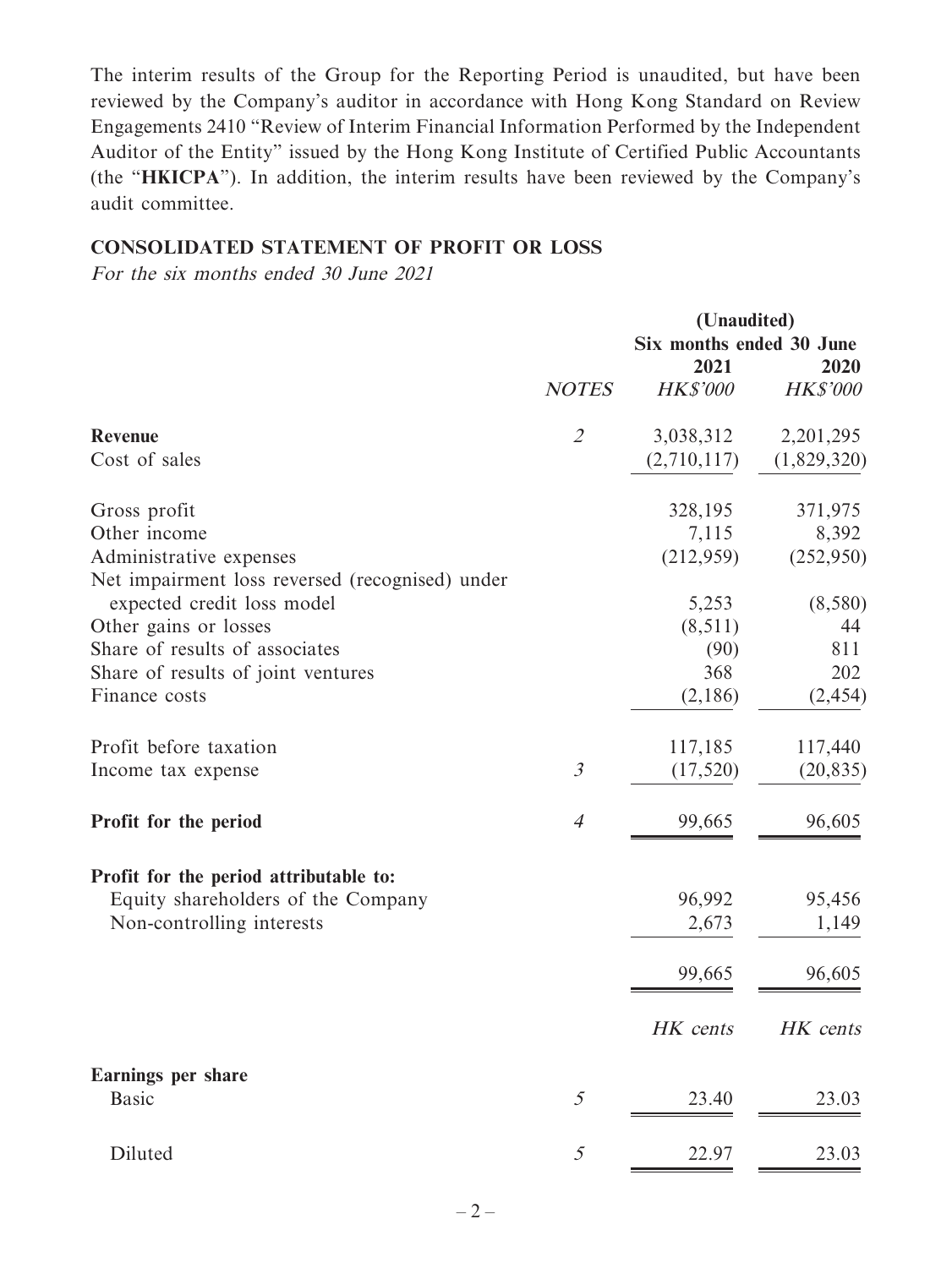## **CONSOLIDATED STATEMENT OF PROFIT OR LOSS AND OTHER COMPREHENSIVE INCOME**

For the six months ended 30 June 2021

|                                                                                                                 | (Unaudited)              |                 |
|-----------------------------------------------------------------------------------------------------------------|--------------------------|-----------------|
|                                                                                                                 | Six months ended 30 June |                 |
|                                                                                                                 | 2021                     | 2020            |
|                                                                                                                 | <b>HK\$'000</b>          | <b>HK\$'000</b> |
| Profit for the period                                                                                           | 99,665                   | 96,605          |
| Other comprehensive income for the period                                                                       |                          |                 |
| (after tax and reclassification adjustments):                                                                   |                          |                 |
| Items that will not be reclassified to profit or loss:                                                          |                          |                 |
| Surplus on revaluation of leasehold land and buildings<br>Deferred tax arising on revaluation of leasehold land | 262                      | 57              |
| and buildings                                                                                                   | (13)                     | 35              |
| Items that may be reclassified subsequently to<br>profit or loss:                                               |                          |                 |
| Share of other comprehensive income of associates                                                               | (40)                     | (232)           |
| Share of other comprehensive income of joint ventures                                                           | (282)                    | 3               |
| Exchange difference arising from foreign operations                                                             | (7, 475)                 | (4,398)         |
| Reclassification adjustment upon disposal of a subsidiary                                                       |                          | (446)           |
| Other comprehensive income for the period                                                                       | (7, 548)                 | (4,981)         |
| Total comprehensive income for the period                                                                       | 92,117                   | 91,624          |
| <b>Attributable to:</b>                                                                                         |                          |                 |
| Equity shareholders of the Company                                                                              | 89,967                   | 90,454          |
| Non-controlling interests                                                                                       | 2,150                    | 1,170           |
| Total comprehensive income for the period                                                                       | 92,117                   | 91,624          |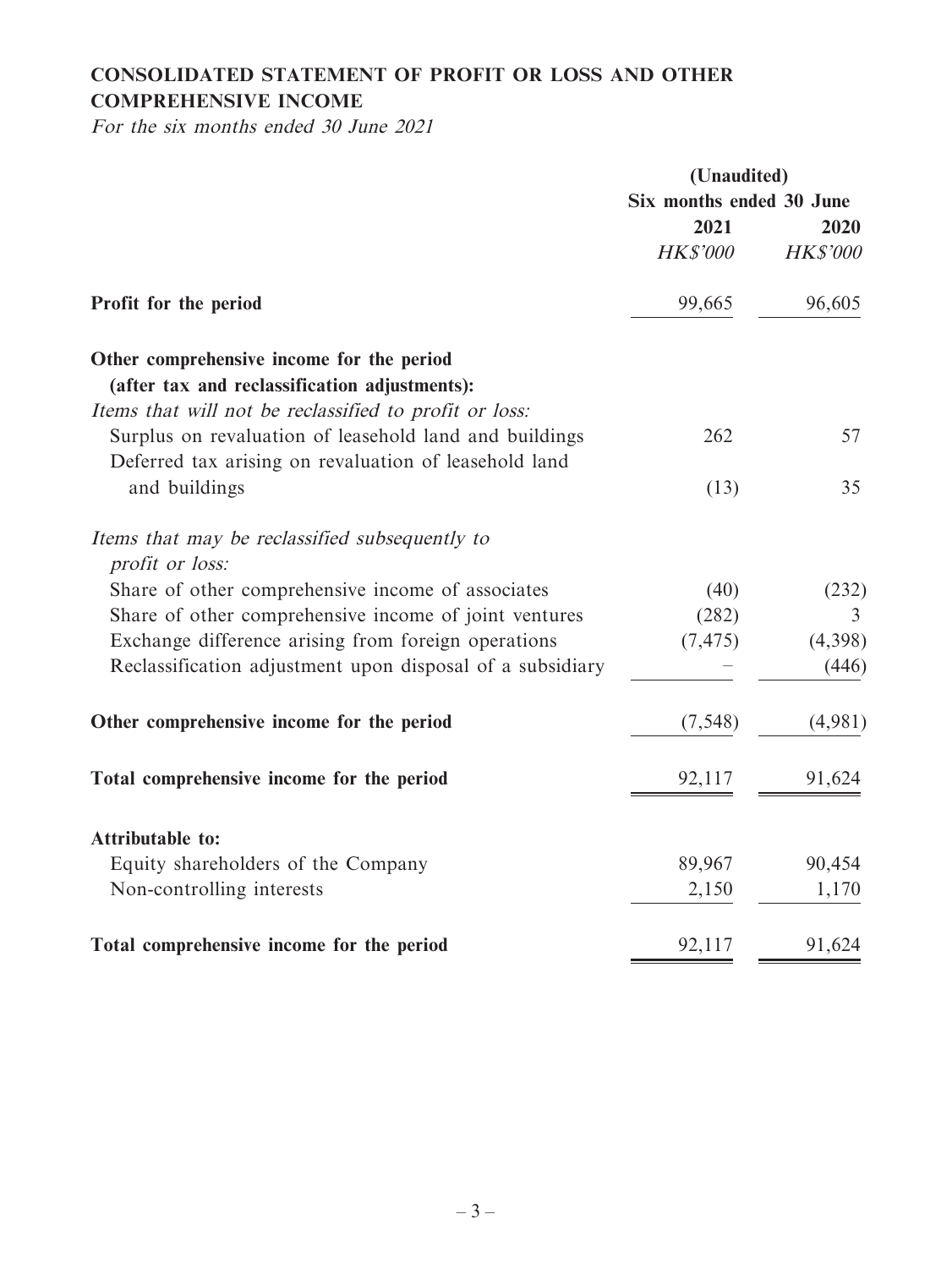## **CONSOLIDATED STATEMENT OF FINANCIAL POSITION**

At 30 June 2021

|                                                      |               | (Unaudited)<br>30 June | (Audited)<br>31 December |
|------------------------------------------------------|---------------|------------------------|--------------------------|
|                                                      |               | 2021                   | 2020                     |
|                                                      | <b>NOTES</b>  | <b>HK\$'000</b>        | <b>HK\$'000</b>          |
| <b>Non-current assets</b>                            |               |                        |                          |
| Investment properties                                |               | 6,647                  | 6,593                    |
| Property, plant and equipment                        |               | 53,161                 | 54,779                   |
| Right-of-use assets                                  |               | 150,853                | 140,888                  |
| Goodwill                                             |               | 16,293                 | 16,188                   |
| Intangible assets                                    |               | 5,964                  | 7,505                    |
| Interests in associates                              |               | 3,082                  | 15,066                   |
| Interests in joint ventures                          |               | 9,872                  | 9,786                    |
| Deferred tax assets                                  |               | 1,380                  | 2,706                    |
|                                                      |               | 247,252                | 253,511                  |
| <b>Current assets</b>                                |               |                        |                          |
| Trade receivables                                    | $\mathcal{I}$ | 873,582                | 772,812                  |
| Other receivables, deposits and prepayments          |               | 91,414                 | 81,689                   |
| Contract assets                                      |               | 86,636                 | 46,046                   |
| Financial asset at fair value through profit or loss |               | 893                    | 896                      |
| Debt investment at amortised cost                    |               | 7,019                  | 7,463                    |
| Finance lease receivables                            |               | 1,930                  | 8,388                    |
| Amount due from an intermediate holding              |               |                        |                          |
| company                                              |               | $\overline{2}$         | $\overline{2}$           |
| Amount due from immediate holding company            |               | 119                    |                          |
| Amounts due from joint ventures                      |               | 17,566                 | 4,102                    |
| Amounts due from associates                          |               | 15,049                 | 12,548                   |
| Amounts due from fellow subsidiaries                 |               | 17,043                 |                          |
| Prepaid tax                                          |               | 3,170                  | 2,422                    |
| Pledged bank deposits                                |               | 12,531                 | 7,633                    |
| Bank balances and cash                               |               | 454,712                | 491,932                  |
|                                                      |               | 1,581,666              | 1,435,933                |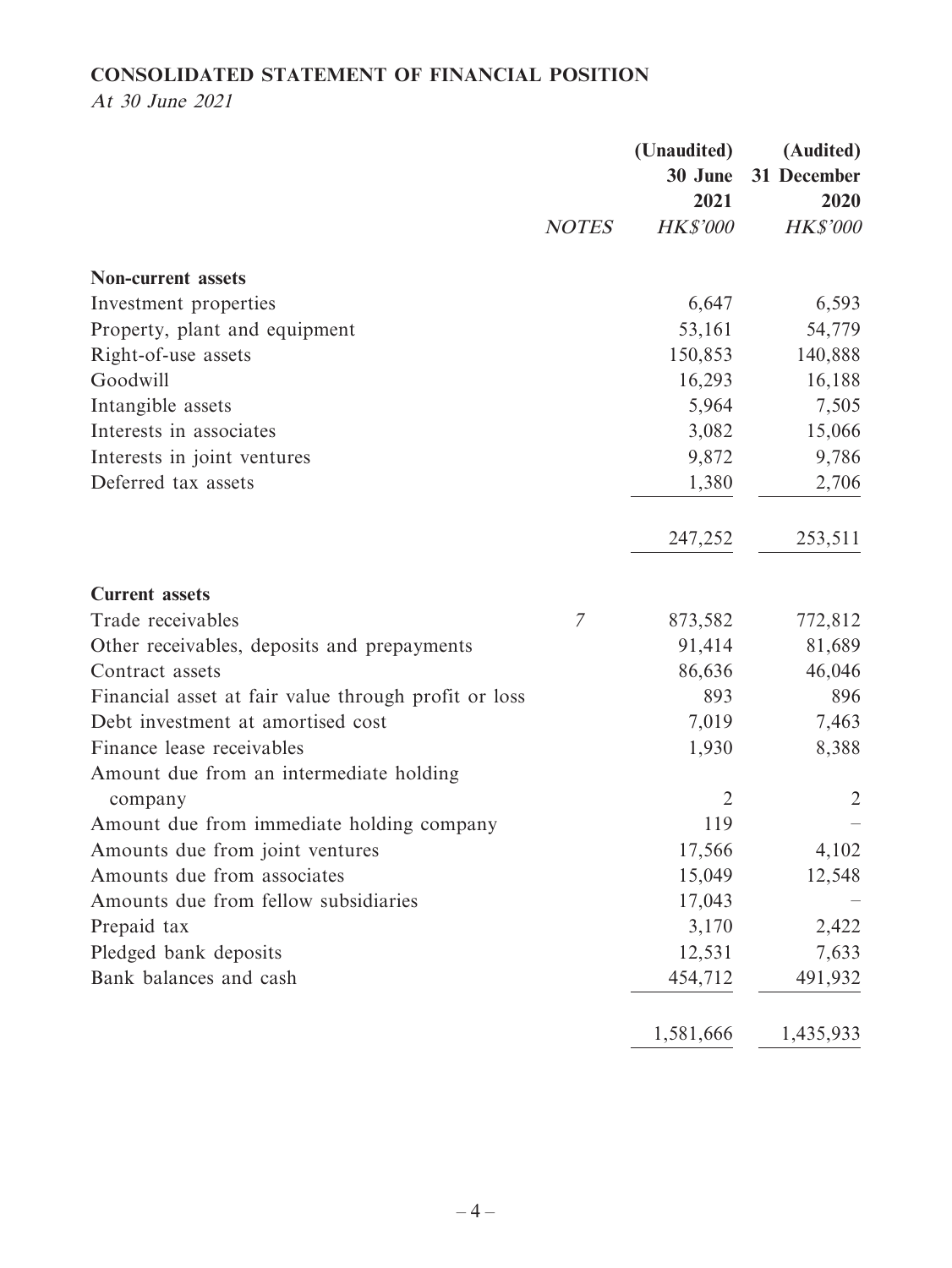|                                                  |              | (Unaudited)<br>30 June  | (Audited)<br>31 December |
|--------------------------------------------------|--------------|-------------------------|--------------------------|
|                                                  | <b>NOTES</b> | 2021<br><b>HK\$'000</b> | 2020<br><b>HK\$'000</b>  |
| <b>Current liabilities</b>                       |              |                         |                          |
| Trade and other payables                         | $\mathcal S$ | 588,074                 | 556,239                  |
| Contract liabilities                             |              | 41,623                  | 36,043                   |
| Dividend payables                                |              | 25,422                  |                          |
| Amounts due to associates                        |              |                         | 1,172                    |
| Amounts due to fellow subsidiaries               |              | 30,554                  | 35,854                   |
| Tax liabilities                                  |              | 23,221                  | 10,957                   |
| Lease liabilities                                |              | 40,997                  | 44,066                   |
| Bank borrowings                                  |              | 1,369                   | 1,067                    |
|                                                  |              | 751,260                 | 685,398                  |
| Net current assets                               |              | 830,406                 | 750,535                  |
|                                                  |              |                         |                          |
| <b>Total assets less current liabilities</b>     |              | 1,077,658               | 1,004,046                |
| <b>Non-current liabilities</b>                   |              |                         |                          |
| Other payables                                   | 8            | 3,940                   | 3,889                    |
| Lease liabilities                                |              | 127,807                 | 121,371                  |
| Deferred tax liabilities                         |              | 9,444                   | 13,649                   |
|                                                  |              | 141,191                 | 138,909                  |
| Net assets                                       |              | 936,467                 | 865,137                  |
|                                                  |              |                         |                          |
| <b>Capital and reserves</b>                      |              | 41,676                  | 41,676                   |
| Share capital<br>Reserves                        |              | 882,157                 | 815,727                  |
|                                                  |              |                         |                          |
| Total equity attributable to equity shareholders |              |                         |                          |
| of the Company                                   |              | 923,833                 | 857,403                  |
| Non-controlling interests                        |              | 12,634                  | 7,734                    |
| <b>Total equity</b>                              |              | 936,467                 | 865,137                  |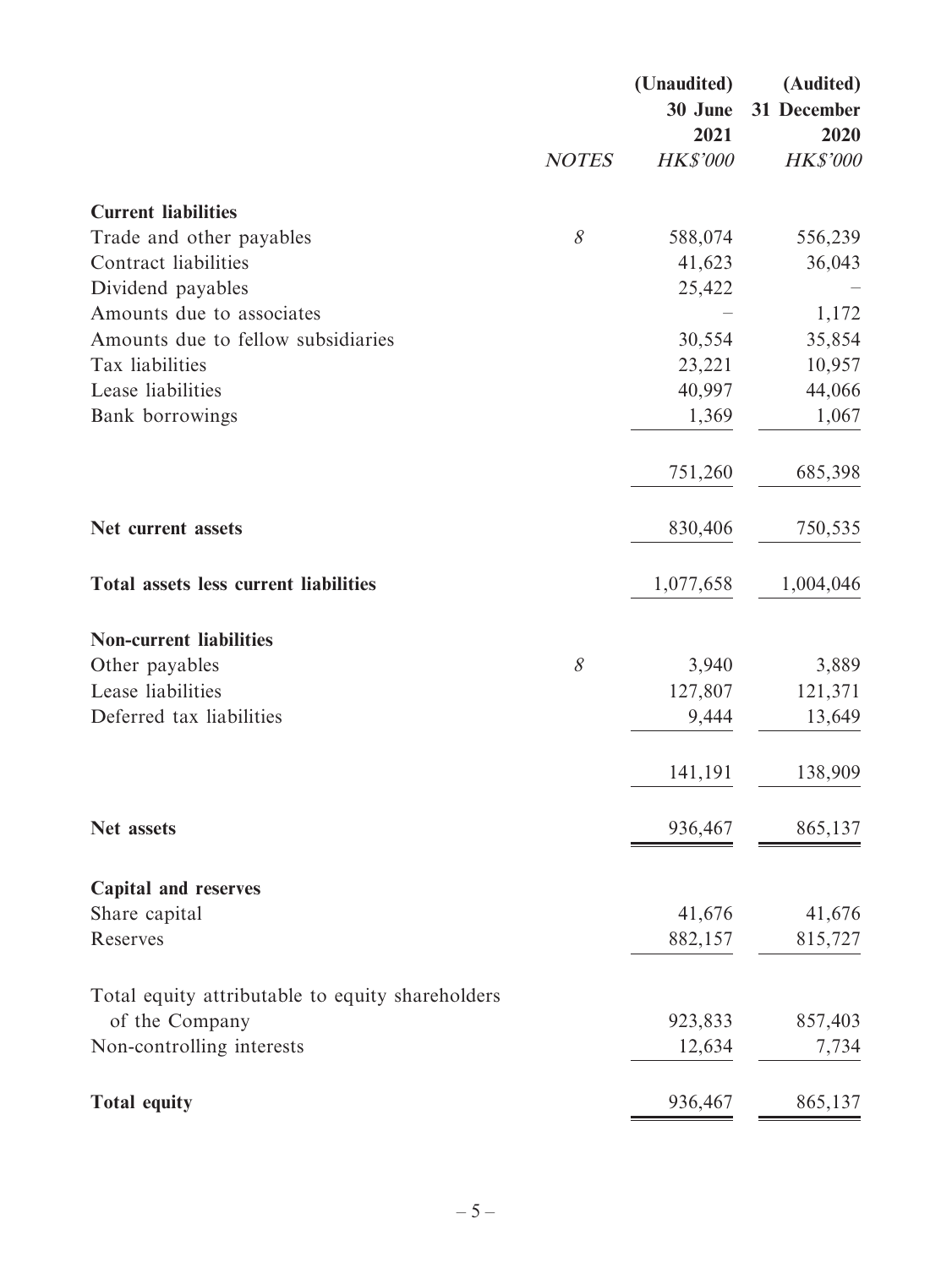#### **NOTES**

#### **1. BASIS OF PREPARATION AND SIGNIFICANT ACCOUNTING POLICIES**

The interim results set out in this preliminary announcement do not constitute the Group's interim financial report for the six months ended 30 June 2021 but are extracted from the interim financial report.

The interim financial report has been prepared in accordance with the applicable disclosure provisions of the Rules Governing the Listing of Securities (the "**Listing Rules**") of The Stock Exchange of Hong Kong Limited (the "**Stock Exchange**") and with Hong Kong Accounting Standard 34, Interim Financial Reporting issued by the HKICPA. It should be read in conjunction with the annual financial statements for the year ended 31 December 2020.

Other than changes in accounting policies resulting from application of new and amendments to Hong Kong Financial Reporting Standard ("**HKFRSs**"), the accounting policies and methods of computation used in the interim financial report for the six months ended 30 June 2021 are consistent with those followed in the preparation of the Group's annual financial statements for the year ended 31 December 2020.

#### **Changes in accounting policies**

The HKICPA has issued the following amendments to HKFRSs for the current accounting period of the Group.

- Amendment to HKFRS 16, Covid-19-related rent concessions beyond 30 June 2021
- Amendments to HKFRS 9, HKAS 39, HKFRS 7, HKFRS 4 and HKFRS 16, Interest rate benchmark reform — phase 2

None of the developments have had a material effect on how the Group's results and financial position for the current or prior periods have been prepared or presented.

The Group has not applied any new standard or interpretation that is not yet effective for the current accounting period.

The interim financial report contains condensed consolidated financial statements and selected explanatory notes. The notes include an explanation of events and transactions that are significant to an understanding of the changes in financial position and performance of the Group since the 2020 annual financial statements. The condensed consolidated financial statements and notes thereon do not include all of the information required for a full set of financial statements prepared in accordance with HKFRSs.

The interim financial report is unaudited, but has been reviewed by KPMG in accordance with the Hong Kong Standard on Review Engagements 2410, Review of interim financial information performed by the independent auditor of the entity, issued by the HKICPA. KPMG's independent review report to the Board of Directors is included in the interim financial report to be sent to the shareholders. In addition, the interim financial report has been reviewed by the Group's Audit Committee.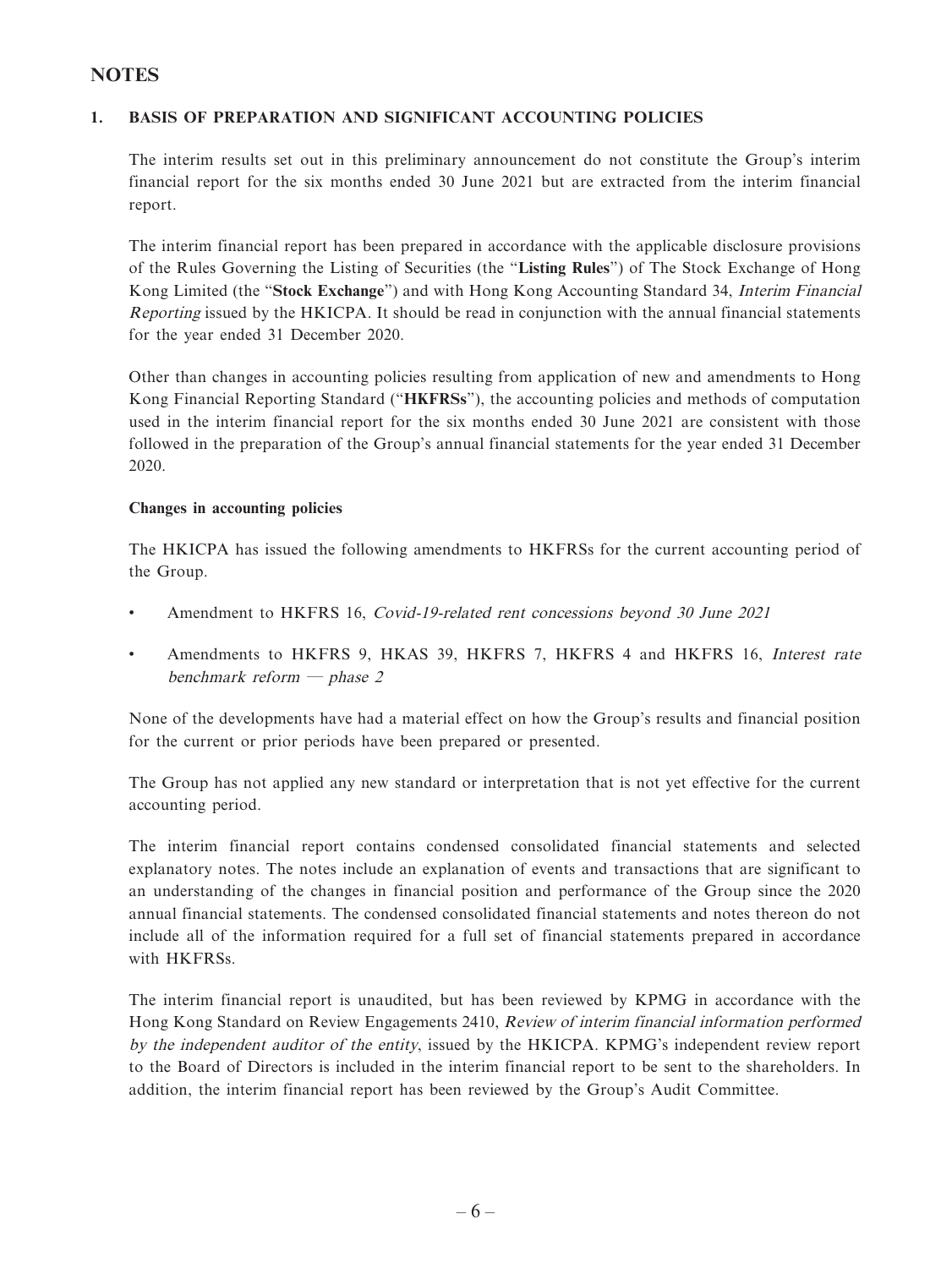#### **2. REVENUE AND SEGMENT INFORMATION**

#### **Segment revenue and results**

|                                    | (Unaudited)<br><b>Segment revenue</b><br>Six months ended 30 June |           | (Unaudited)<br><b>Segment results</b><br>Six months ended 30 June |            |
|------------------------------------|-------------------------------------------------------------------|-----------|-------------------------------------------------------------------|------------|
|                                    |                                                                   |           |                                                                   |            |
|                                    | 2021                                                              | 2020      | 2021                                                              | 2020       |
|                                    | HK\$'000                                                          | HK\$'000  | HK\$'000                                                          | HK\$'000   |
| Operating and reportable segments  |                                                                   |           |                                                                   |            |
| Air freight                        | 1,404,840                                                         | 1,410,266 | 77,318                                                            | 164,980    |
| Ocean freight                      | 793,375                                                           | 326,411   | 73,582                                                            | 46,474     |
| Logistics                          | 35,748                                                            | 42,134    | 4,884                                                             | 9,130      |
| International express and parcel   | 744,284                                                           | 320,244   | 79,413                                                            | 41,733     |
| Others                             | 60,065                                                            | 102,240   | 17,327                                                            | 22,300     |
| Total                              | 3,038,312                                                         | 2,201,295 | 252,524                                                           | 284,617    |
| Other income                       |                                                                   |           | 7,115                                                             | 8,392      |
| Other gains or losses              |                                                                   |           | (8, 511)                                                          | 44         |
| Unallocated corporate expenses     |                                                                   |           | (132, 035)                                                        | (174, 172) |
| Share of results of associates     |                                                                   |           | (90)                                                              | 811        |
| Share of results of joint ventures |                                                                   |           | 368                                                               | 202        |
| Finance costs                      |                                                                   |           | (2,186)                                                           | (2, 454)   |
| Profit before taxation             |                                                                   |           | 117,185                                                           | 117,440    |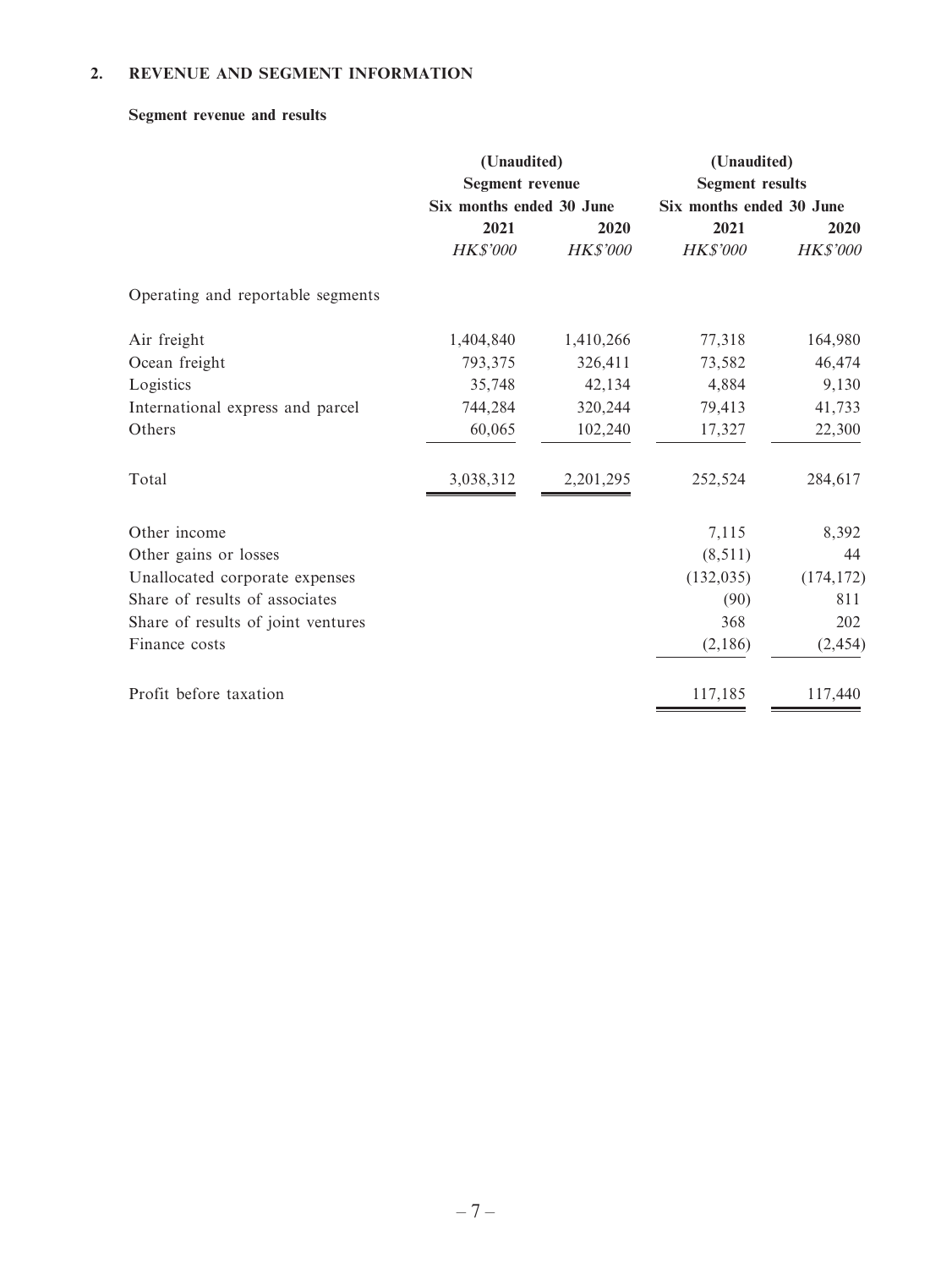#### **3. INCOME TAX EXPENSE**

|                                                           | (Unaudited)              |                 |
|-----------------------------------------------------------|--------------------------|-----------------|
|                                                           | Six months ended 30 June |                 |
|                                                           | 2021                     | 2020            |
|                                                           | HK\$'000                 | <b>HK\$'000</b> |
| Current tax                                               |                          |                 |
| - Hong Kong Profits Tax                                   | 15,313                   | 11,160          |
| - Enterprise Income Tax in the People's Republic of China |                          |                 |
| (the "PRC")                                               | 532                      | 4,599           |
| - Vietnam Corporate Income Tax                            | 1,152                    | 498             |
| - Malaysia Corporate Income Tax                           | 468                      | 914             |
| - Canadian Corporate Income Tax                           |                          | 310             |
| - Other jurisdictions                                     | 2,102                    | 1,109           |
|                                                           | 19,567                   | 18,590          |
| (Over) under provision in respect of prior years          |                          |                 |
| - Hong Kong Profits Tax                                   | (380)                    | 293             |
| - Other jurisdictions                                     | 196                      | (367)           |
|                                                           | (184)                    | (74)            |
| Withholding tax on dividend received                      | 832                      |                 |
|                                                           | 20,215                   | 18,516          |
| Deferred taxation                                         | (2,695)                  | 2,319           |
|                                                           | 17,520                   | 20,835          |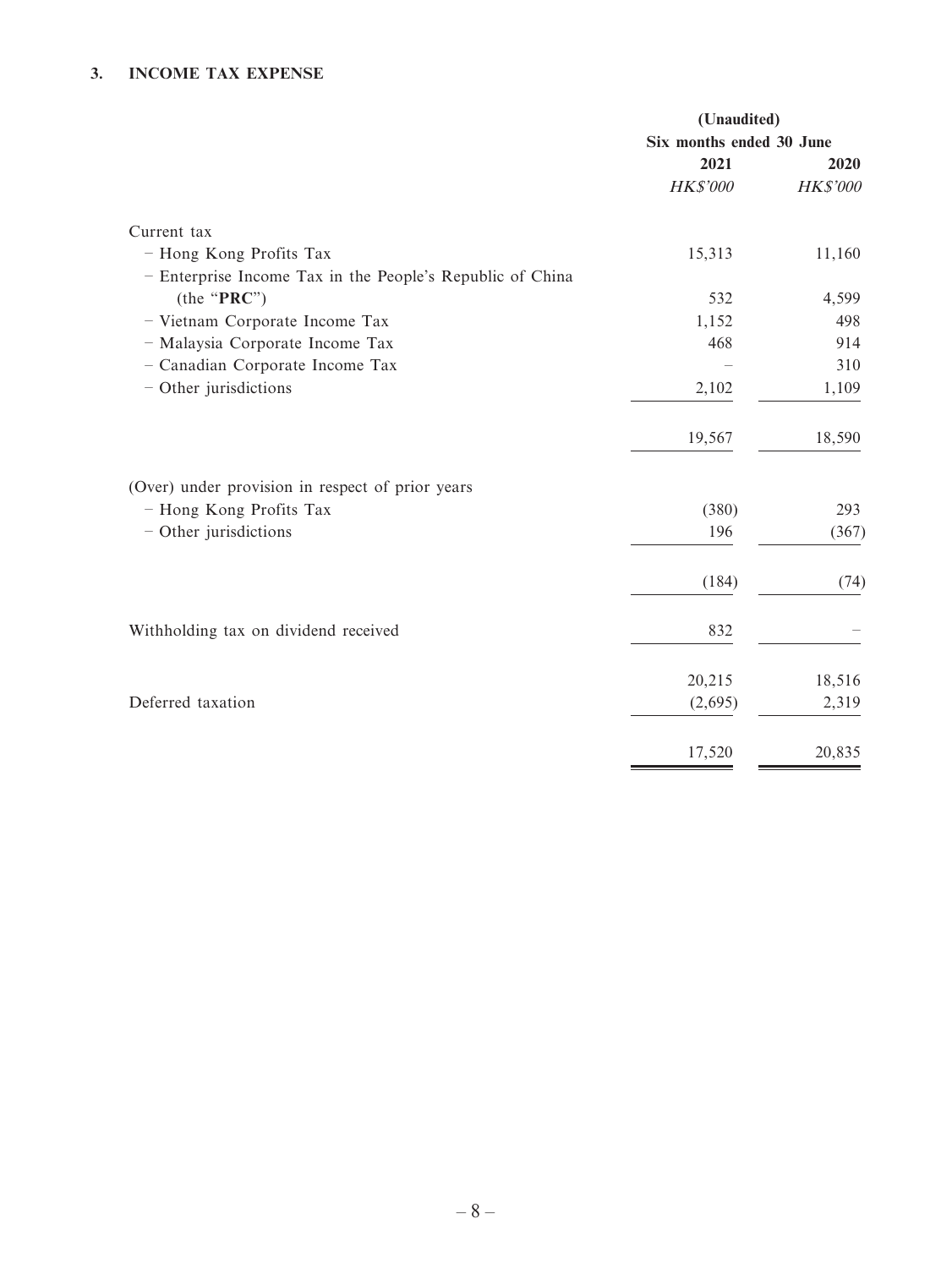#### **4. PROFIT FOR THE PERIOD**

|                                                                  | (Unaudited)<br>Six months ended 30 June |                 |
|------------------------------------------------------------------|-----------------------------------------|-----------------|
|                                                                  |                                         |                 |
|                                                                  | 2021                                    | 2020            |
|                                                                  | <b>HK\$'000</b>                         | <b>HK\$'000</b> |
| Profit before taxation is arrived at after charging (crediting): |                                         |                 |
| Depreciation of property, plant and equipment                    | 5,815                                   | 4,974           |
| Depreciation of right-of-use assets                              | 19,346                                  | 21,932          |
| Amortisation of intangible assets                                | 2,235                                   | 2,027           |
| Net exchange loss                                                | 629                                     | 689             |
| Gain on bargain purchase                                         |                                         | (673)           |

#### **5. EARNINGS PER SHARE**

The calculation of the basic and diluted earnings per share attributable to equity shareholders of the Company is based on the following data:

|                                                                                                                                  | (Unaudited)              |                 |
|----------------------------------------------------------------------------------------------------------------------------------|--------------------------|-----------------|
|                                                                                                                                  | Six months ended 30 June |                 |
|                                                                                                                                  | 2021                     | 2020            |
|                                                                                                                                  | <b>HK\$'000</b>          | <b>HK\$'000</b> |
| <b>Earnings</b>                                                                                                                  |                          |                 |
| Earnings for the purposes of basic and diluted earnings per share<br>(profit for the period attributable to equity shareholders) |                          |                 |
| of the Company)                                                                                                                  | 96,992                   | 95,456          |
|                                                                                                                                  | (Unaudited)              |                 |
|                                                                                                                                  | Six months ended 30 June |                 |
|                                                                                                                                  | 2021                     | 2020            |
|                                                                                                                                  | 000'                     | 2000            |
| Number of shares                                                                                                                 |                          |                 |
| Weighted average number of ordinary shares for the purpose of                                                                    |                          |                 |
| basic earnings per share                                                                                                         | 414,560                  | 414,560         |
| Effect of dilutive potential ordinary shares on share award plan                                                                 | 7,564                    |                 |
| Weighted average number of ordinary shares for the purpose of                                                                    |                          |                 |
| diluted earnings per share                                                                                                       | 422,124                  | 414,560         |

The weighted average number of ordinary shares for the purpose of basic earnings per share has been adjusted for the shares purchased under share award plan.

Diluted earnings per share equaled basic earnings per share for the six months ended 30 June 2020 because the dilutive potential ordinary shares outstanding were anti-dilutive.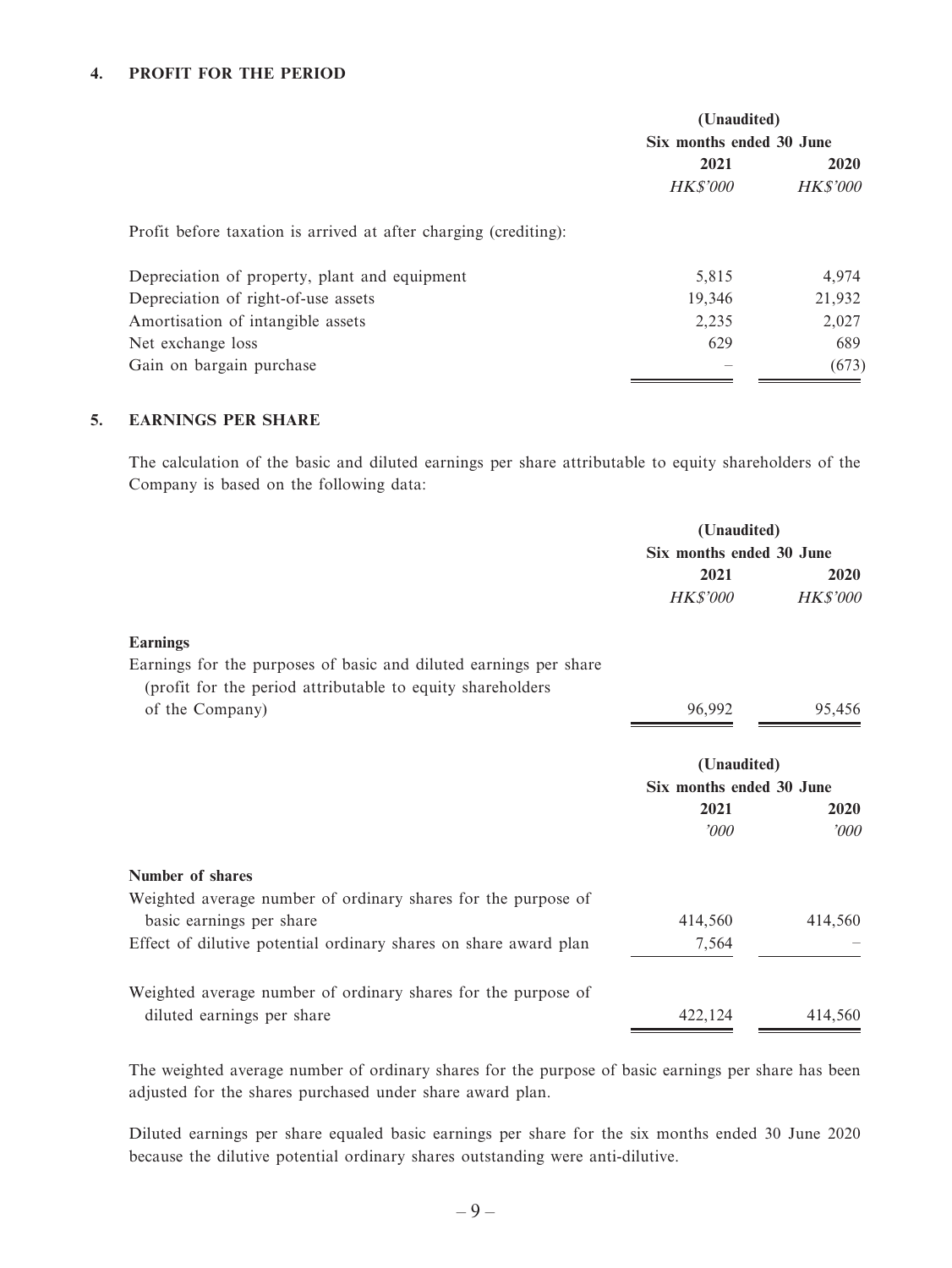#### **6. DIVIDEND**

|                                                       | (Unaudited)              |                 |
|-------------------------------------------------------|--------------------------|-----------------|
|                                                       | Six months ended 30 June |                 |
|                                                       | 2021                     | 2020            |
|                                                       | <i>HK\$'000</i>          | <i>HK\$'000</i> |
| Final dividend for the year ended 31 December 2020 of |                          |                 |
| HK6.1 cents (31 December 2019: HK1.0 cents) per share | 25.422                   | 4,168           |

The Board does not recommend the payment of interim dividend in respect of the six months ended 30 June 2021 (six months ended 30 June 2020: nil).

#### **7. TRADE RECEIVABLES**

The Group allows an average credit period of 30 days to its trade customers.

The following is an ageing analysis of trade receivables, net of allowance for credit losses, based on invoice date, which are approximately the respective revenue recognition dates, at each of the Reporting Period:

|               | (Unaudited)     | (Audited)       |
|---------------|-----------------|-----------------|
|               | 30 June         | 31 December     |
|               | 2021            | 2020            |
|               | <b>HK\$'000</b> | <b>HK\$'000</b> |
| $0-30$ days   | 569,098         | 516,850         |
| $31-60$ days  | 200,329         | 182,501         |
| $61-90$ days  | 61,027          | 54,174          |
| $91-180$ days | 34,167          | 13,382          |
| Over 180 days | 8,961           | 5,905           |
|               | 873,582         | 772,812         |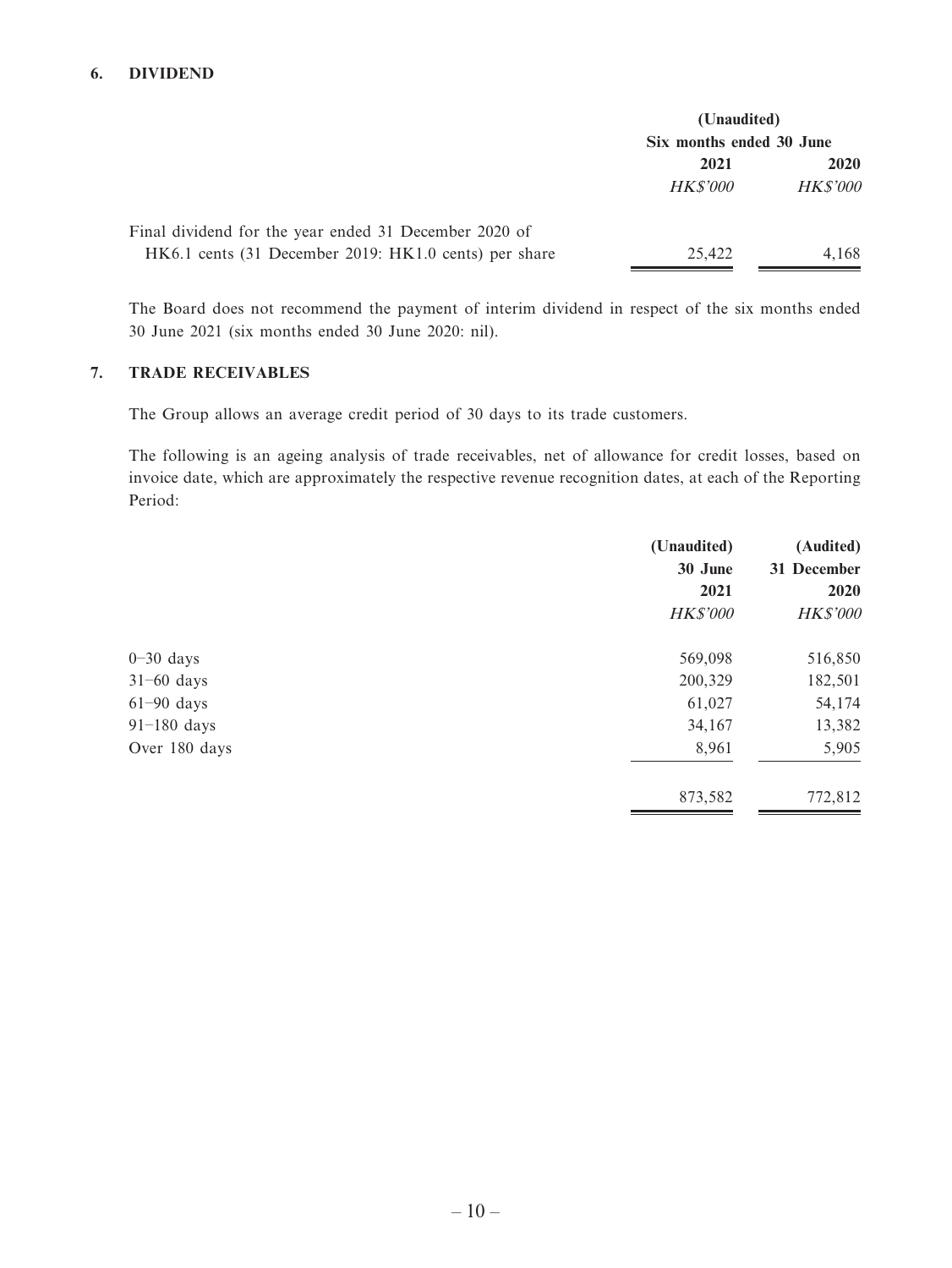#### **8. TRADE AND OTHER PAYABLES**

The following is an ageing analysis of trade payables, presented based on the invoice date at the end of the Reporting Period:

|                  | (Unaudited)     | (Audited)   |
|------------------|-----------------|-------------|
|                  | 30 June         | 31 December |
|                  | 2021            | 2020        |
|                  | <b>HK\$'000</b> | HK\$'000    |
| Within 60 days   | 367,061         | 325,199     |
| $61-180$ days    | 13,628          | 36,428      |
| $181 - 365$ days | 1,048           | 2,116       |
| Over 1 year      | 1,842           | 1,911       |
|                  | 383,579         | 365,654     |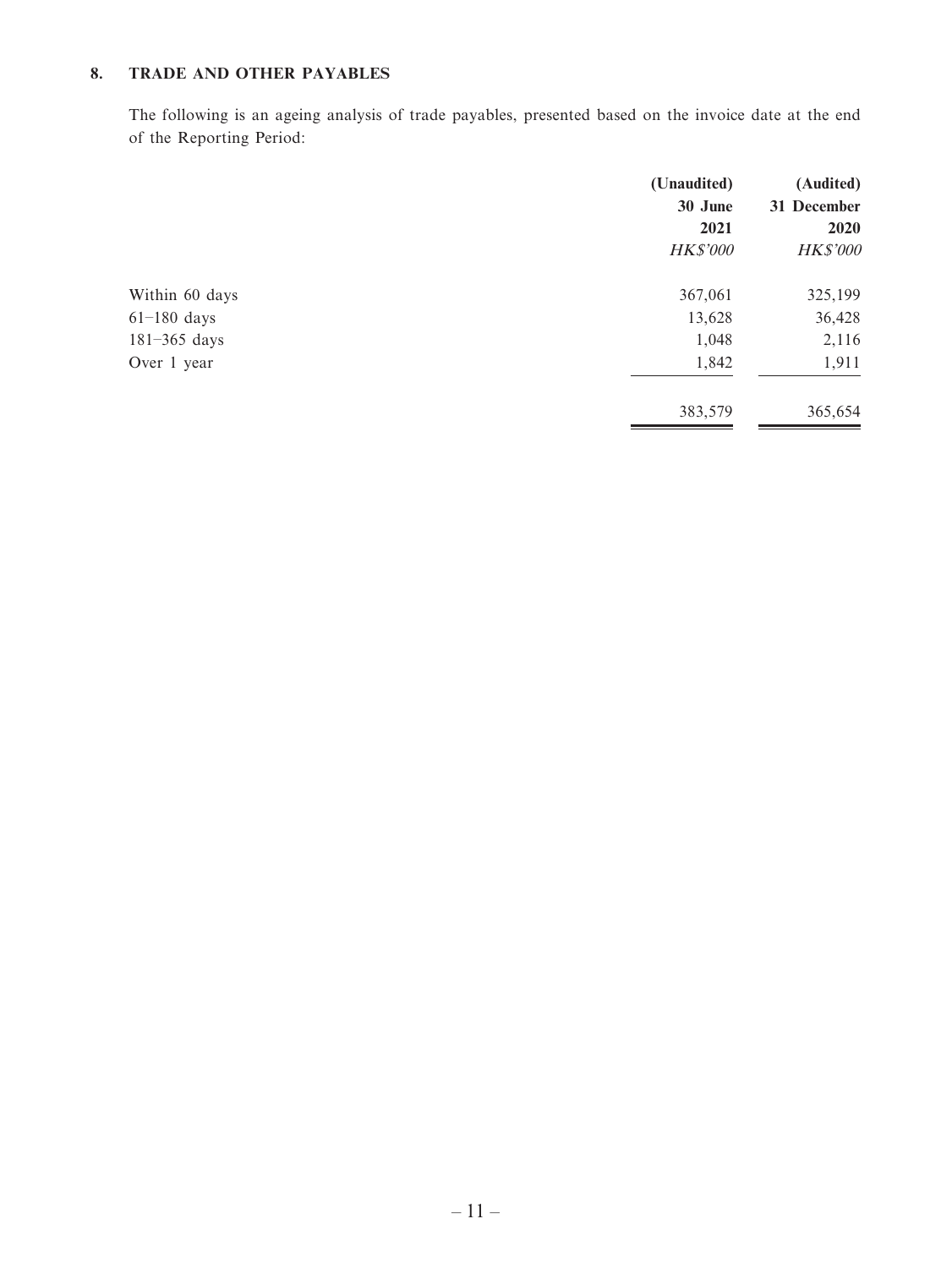#### **MANAGEMENT DISCUSSION AND ANALYSIS**

#### **BUSINESS REVIEW**

During the Reporting Period, the overall demand for logistics and freight forwarding services recovered significantly from the COVID-19 pandemic, leading to a substantial increase in the Group's revenue. Nonetheless, limited supply in cargo space boosted up the Group's cost of air freight forwarding and led to a drop in the gross profit. With better control over expenses, the net profit slightly increased during the Reporting Period as compared to the corresponding period in 2020.

## **Global trade recovers significantly from the COVID-19 pandemic, but the Delta variant creates uncertainty**

According to the Global Trade Update released by the United Nations Conference on Trade and Development ("**UNCTAD**") in May 2021, global trade recovered significantly from the COVID-19 pandemic in the first quarter of 2021, setting a new record of a yearon-year growth of 10% and quarter-on-quarter growth of 4%. The overall forecast for 2021 indicates an increase in global trade of about 16% as compared to the lowest point in 2020 (commodity trade is expected to increase by 19% and service trade is expected to increase by 8%). It is estimated that global trade in goods and services will reach US\$6.6 trillion in the second quarter of 2021, representing a year-on-year increase of about 31% as compared with the lowest point in 2020, and a year-on-year increase of about 3% compared to the level before the outbreak of the COVID-19 pandemic.

Although the global vaccination plan is accelerating, the emergence of the Delta variant casts a shadow over the resumption of economic activities. The World Health Organization mentioned in mid-May 2021 that the time to resume international travel has not yet come. The development of international tourism, consumption and international logistics business will still inevitably be affected in the short term. But optimistically, as the global vaccination rate has exceeded 3 billion and the vaccination rate per hundred people in certain developed countries has exceeded 90 as of 30 June 2021, the mainstream economies have shown a strong recovery. The Group will maintain a cautiously optimistic forecast for economic development and business expansion in the second half of the year.

## **E-commerce development is further accelerated due to the pandemic, Chinese manufacturing further promotes cross-border e-commerce exports**

According to a report released by the UNCTAD in May this year, due to the lockdown caused by the COVID-19 pandemic, the rapid growth of global e-commerce has led to an increase of online retail as a percentage of retail sales in all segments from 16% to 19% and the sales reached US\$26.7 trillion. Therefore, the Group believes that e-commerce is one of the few industries that have made considerable progress from the pandemic. As logistics and freight forwarding is a major part of e-commerce, the Group is optimistic about the development of its business.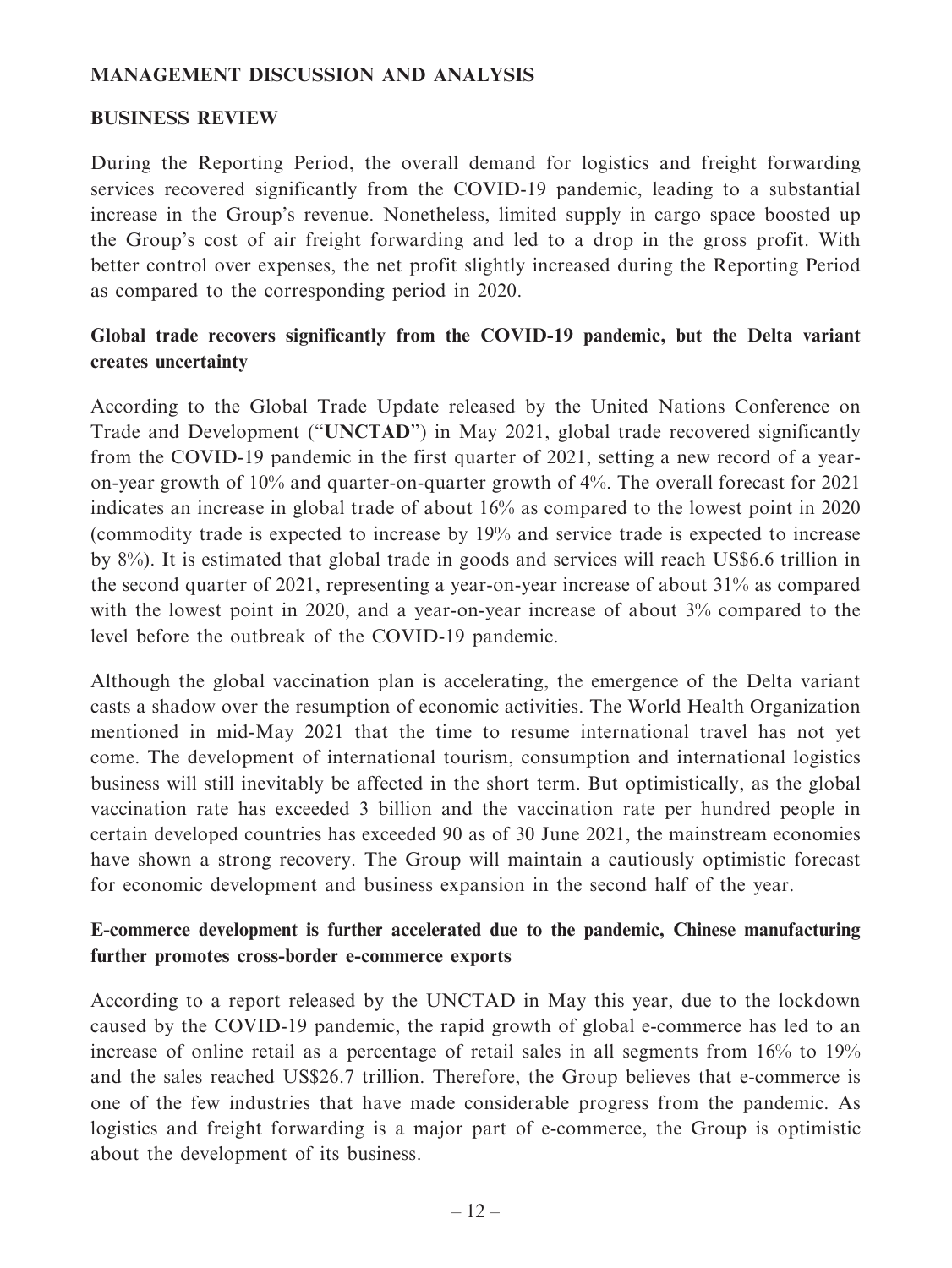The rapid recovery and steady growth of China's economy from the pandemic has further promoted cross-border e-commerce and export. According to the preliminary reviews shown in the first half of 2021 based on the National Economic Review published by the National Statistics Bureau of China, the country's GDP totaled RMB53,216.7 billion, representing a year-on-year increase of 12.7% at comparable prices. The strong productivity of the Chinese manufacturing industry will further promote the export of Chinese commodity and cross-border e-commerce, and provide the Group with more market opportunities in the post-pandemic era.

## **FINANCIAL RESULTS**

The Group's revenue during the Reporting Period was mainly contributed by the air freight, ocean freight and international express and parcel services segments. During the Reporting Period, the Group recorded revenue of about HK\$3,038.3 million (1H2020: about HK\$2,201.3 million), representing a period-on-period increase of about 38.0%. Gross profit amounted to about HK\$328.2 million (1H2020: about HK\$372.0 million), representing a period-on-period decrease of about 11.8%. Gross profit margin decreased to about 10.8% (1H2020: about 16.9%), while the net profit attributable to equity shareholders of the Company increased slightly to about HK\$97.0 million (1H2020: HK\$95.5 million), representing a period-on-period increase of about 1.6%. The increase in profit attributable to equity shareholders of the Company was mainly attributable to the better control over expenses of the Group and the reversal of impairment loss recognised under expected credit loss model.

## **SEGMENTAL ANALYSIS**

The Group's core businesses are air and ocean freight forwarding, complemented by the logistics services (including warehousing, distribution and customs clearance), international express and parcel services and other businesses (comprising combine shipments, trucking, general sales agency and hand-carry services). The comprehensive range of services offered by the Group enables the Group to meet diverse customers' needs and provide cross-selling opportunities.

## **Air Freight**

The air freight forwarding business continued to be the largest business segment of the Group, representing about 46.2% of the Group's total revenue during the Reporting Period (1H2020: about 64.1%). Services offered by the Group mainly include arranging shipment upon receipt of booking instructions from customers, obtaining cargo space from airlines, preparing for the relevant documentation, and upon delivery to the destination, arranging customs clearance and cargo handling. The Group is well recognised in the logistics industry, having received numerous accolades from international organisations and major airlines since 2000, including "Top Agent Award" from Cathay Pacific Cargo each year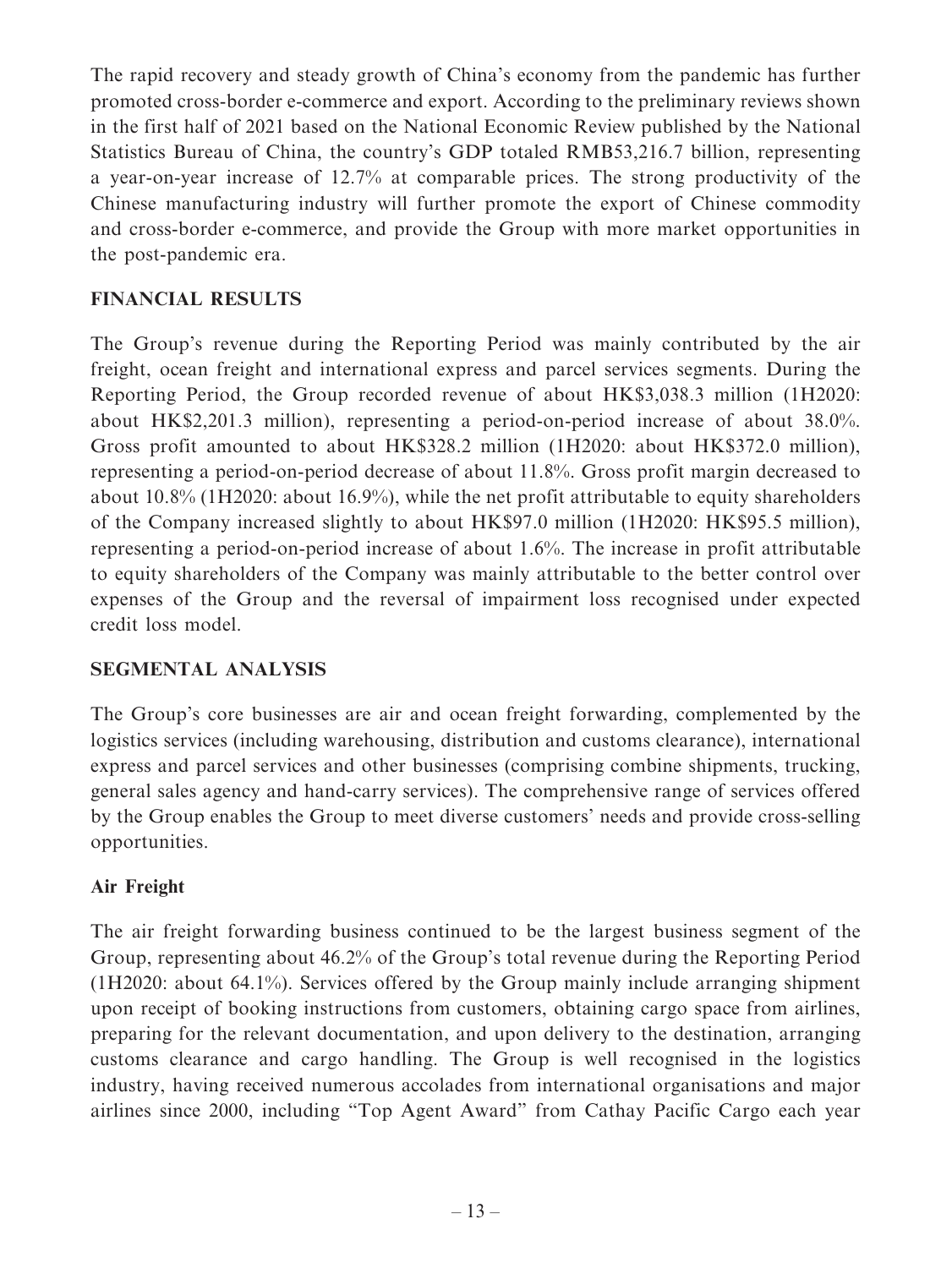since 2006. Consequently, the Group has become one of the preferred business partners of renowned companies from around the world, hailing from the garment, footwear and electronic industries, delivery of small parcels for e-commerce business and among others.

During the Reporting Period, the air freight forwarding business recorded a revenue of about HK\$1,404.8 million (1H2020: about HK\$1,410.3 million), representing a decrease of about 0.4% as compared to the corresponding period of 2020. Gross profit of the segment also decreased from about HK\$209.8 million in the corresponding period of 2020 to about HK\$114.8 million during the Reporting Period, representing a period-on-period decrease of about 45.3%. The decrease in revenue and gross profits of air freight business is due to the drop in the supply of cargo space which boost up the cost for air freight forwarding.

## **Ocean Freight**

Contributed about 26.1% of the Group's total revenue during the Reporting Period (1H2020: about 14.8%), the ocean freight forwarding business of the Group principally involves organising of shipments, arranging customs clearance and haulage services. The established relationships with trade partners and shipping lines, together with the in-house tailored freight operations system, have enabled the Group to capture the ocean freight market growth. During the Reporting Period, revenue of ocean freight segment increased by about 143.1% period-on-period to about HK\$793.4 million (1H2020: about HK\$326.4 million). Gross profit increased to about HK\$96.4 million (1H2020: about HK\$68.2 million) due to the increase in the demand in ocean freight services resulted from the recovery of global trade.

## **Logistics Services**

Accounting for about 1.2% (1H2020: about 1.9%) of the Group's total revenue during the Reporting Period, the Group's services offered under the logistics services segment include warehousing, distribution and customs clearance. Warehousing includes picking and packing, labelling, quality inspection, sorting, picking-up and delivery services for export shipments from the shipper's location to the outgoing port and delivery of import shipments from arrival at the incoming port to the consignee's location. It is supported by the Group's information technology platform, which allows customers to conveniently trace inventory levels, incoming and outgoing shipments and other information online. During the Reporting Period, the Group sought to further adjust its warehouse operation and enhance its transshipment capacities to cope with the market conditions. This segment achieved revenue of about HK\$35.7 million (1H2020: about HK\$42.1 million) and gross profit of about HK\$17.4 million (1H2020: about HK\$27.0 million) during the Reporting Period.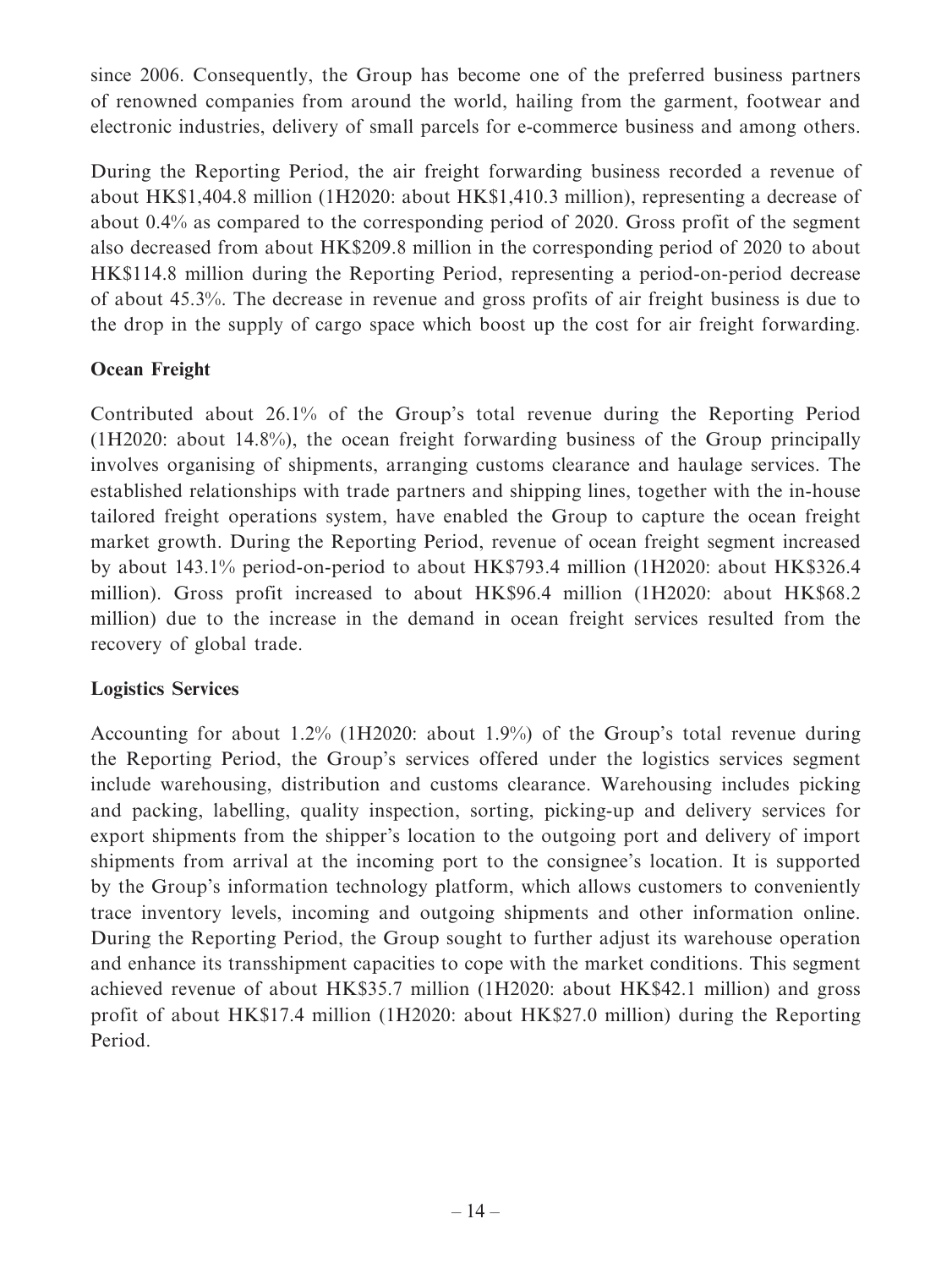### **International Express and Parcel Services**

International express and parcel services is one of the Company's emerging businesses in recent years which mainly consist of cross-border delivery of small parcels. As more consumers are willing to purchase through cross-border e-commerce under the pandemic, the Company conforms to market needs, continues to explore and forge ahead, and thereby maintains a relatively high level of business growth. This segment accounted for about 24.5% (1H2020: about 14.5%) of the Group's total revenue during the Reporting Period. The Company will continue to pay attention to the cross-border e-commerce market and consumer needs and committing to provide high-quality cross-border parcel logistics services for e-commerce platforms, merchants, and consumers.

Benefiting from the rapid recovery and steady growth of manufacturing and exports in China, the Group has actively explored the international quick-click parcel service market in the first half of 2021. Through the continuous deepening of the cooperation with Hangzhou Cainiao Supply Chain Management Co., Limited and the development of new customers, revenue from international express and parcel services increased from about HK\$320.2 million in 1H2020 to about HK\$744.3 million during the Reporting Period, representing a significant increase of about 132.4%. During the Reporting Period, the Group has completed the delivery of about 61 million units of parcel under the international express and parcel services (1H2020: about 29 million). In the first half of 2021, the gross profit of international express and parcel services increased to about HK\$82.2 million (1H2020: approximately HK\$44.7 million), representing an increase of about 83.9%.

## **Others**

Other businesses of the Group include combined shipments, trucking, general sales agency, e-commerce business and hand-carry services, the latter of which involves time sensitive shipments that allow the Group to charge higher fees and consequently benefit from higher profits. During the Reporting Period, the other businesses segment recorded revenue of about HK\$60.1 million (1H2020: about HK\$102.2 million) and gross profit of about HK\$17.3 million (1H2020: about HK\$22.3 million). The gross profit margin of other businesses increased from 21.8% in 1H2020 to 28.8% during the Reporting Period.

## **LIQUIDITY AND FINANCIAL RESOURCES**

The Group has centralized financing policies and control over all its operations which enables the Group to have a tight control of its treasury operations and lower average cost of funds. The Group's working capital as at 30 June 2021 was about HK\$830.4 million, representing an increase of about 10.6% from about HK\$750.5 million as at 31 December 2020. The current ratio of the Group slightly increased from about 2.10 times as at 31 December 2020 to about 2.11 times as at 30 June 2021.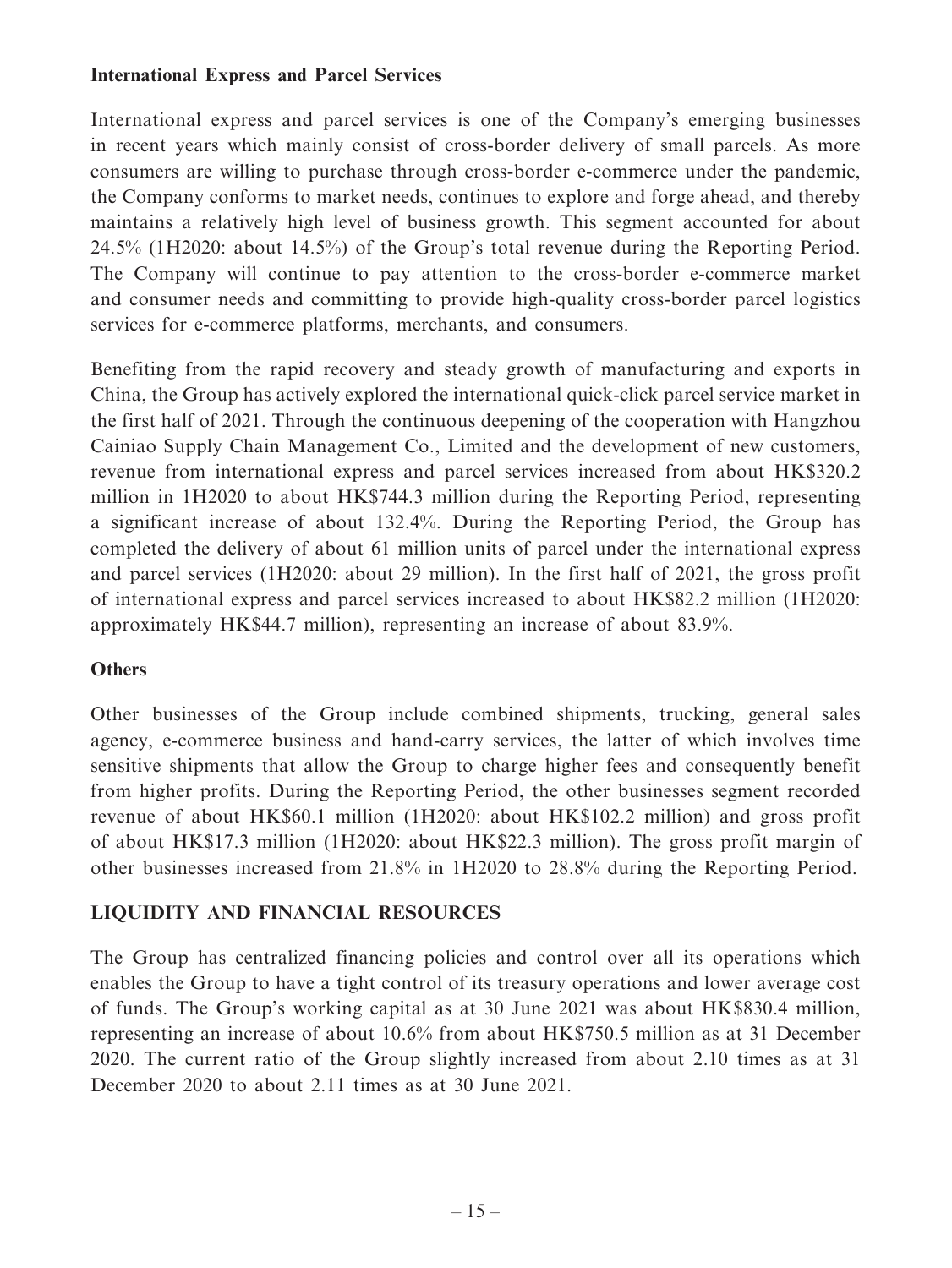As at 30 June 2021, the Group's bank balances and cash amounted to about HK\$454.7 million, representing a decrease of about 7.6% from about HK\$491.9 million as at 31 December 2020. For the Reporting Period, the Group had operating cash outflow of about HK\$8.3 million (1H2020: operating cash inflow of about HK\$127.9 million). As at 30 June 2021, the Group's outstanding bank borrowings amounted to about HK\$1.4 million (as at 31 December 2020: about HK\$1.1 million). The gearing ratio of the Group was about 0.1% as at 30 June 2021 (as at 31 December 2020: about 0.1%). The ratio was calculated as total bank borrowings divided by total equity of the Group. As at 30 June 2021 and as at 31 December 2020, the Group maintained a net cash position.

## **FOREIGN EXCHANGE RISK**

In light of the nature of the Group's business, the Group is exposed to various foreign currency risks including RMB, USD, RM, SGD, THB, INR, EUR, GBP, JPY, VND, IDR, KRW, AED and TWD among which, RMB, EUR, USD and TWD are mostly used in our business apart from HKD. Nevertheless, the Group's operations are predominately affected by the fluctuations of RMB since HKD is pegged to USD. The Group did not use any derivative contracts to hedge against its exposure to currency risk during the Reporting Period and in the corresponding period of 2020. The Group continued to exercise a strict control policy and did not engage in any speculative trading in debt securities or financial derivatives during the Reporting Period.

#### **SIGNIFICANT INVESTMENTS**

During the six months ended 30 June 2021, the Group did not hold any material investments.

## **CAPITAL EXPENDITURE COMMITMENTS**

As at 30 June 2021, the Group has capital expenditure commitments of HK\$250,000 (as at 31 December 2020: HK\$250,000). Such capital expenditure commitments were in relation to the contingent consideration of 翼尊國際貨運代理(上海)有限公司 (Best Loader Logistics (Shanghai) Company Limited\*) ("**Best Loader Shanghai**") and Best Loader Logistics Company Limited ("**Best Loader HK**"). Please refer to the section "Performance Guarantees" below for further details.

#### **CONTINGENT LIABILITIES**

As at 30 June 2021, save as disclosed in the above paragraph headed "capital expenditure commitments", the Group did not have any other significant contingent liabilities.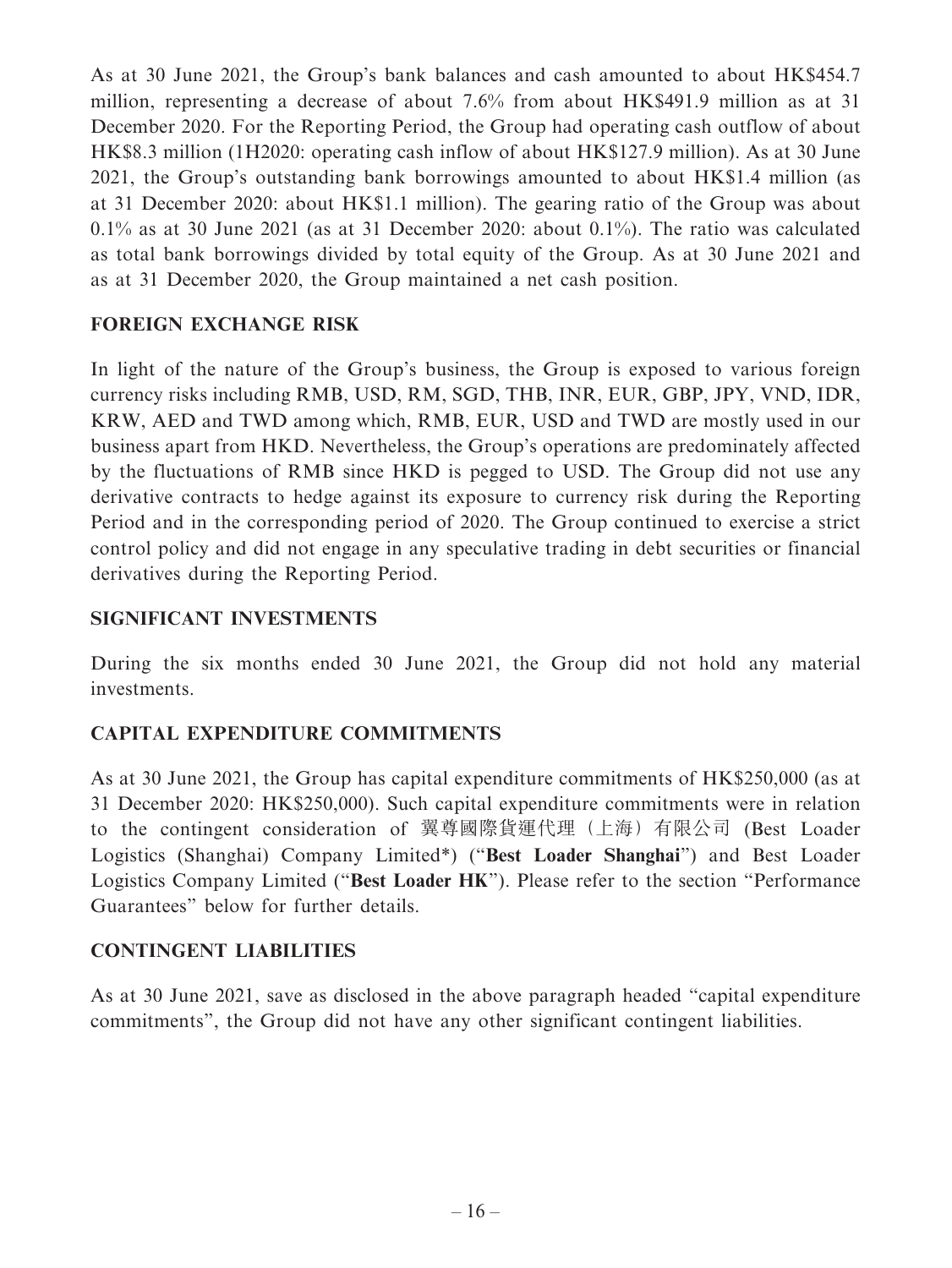#### **PERFORMANCE GUARANTEES**

#### **In Relation to the Acquisition of the Entire Issued Shares of Best Loader HK**

On Time Worldwide Logistics Limited ("**On Time BVI**"), a direct wholly-owned subsidiary of the Company, as purchaser, entered into a sale and purchase agreement on 5 May 2017 (the "**Sale and Purchase Agreement**") with Air Partner Logistics Company Limited, as vendor (the "**Vendor**") and Ms. Chan Yi Lam, as guarantor for the Vendor (the "**Guarantor**"), in relation to the acquisition of the entire issued shares of Best Loader HK. Pursuant to the Sale and Purchase Agreement, the Vendor undertakes and guarantees to On Time BVI that (i) the net assets value of Best Loader HK for the year ended 31 December 2017 in accordance with HKFRS, which shall be verified by the Company's auditor (the "**2017 Accounts**"), will be no less than HK\$3.0 million (the "**2017 NAV Guarantee**"); (ii) the net assets value of Best Loader HK for the year ended 31 December 2018 in accordance with HKFRS, which shall be verified by the Company's auditor (the "**2018 Accounts**"), will be no less than HK\$4.7 million (the "**2018 NAV Guarantee**"); and (iii) the net assets value of Best Loader HK for the year ended 31 December 2019 in accordance with HKFRS, which shall be verified by the Company's auditor (the "**2019 Accounts**"), will be no less than HK\$7.1 million (the "**2019 NAV Guarantee**").

After the determination of the 2017 Accounts, the 2018 Accounts and the 2019 Accounts, respectively, On Time BVI shall pay to the Vendor the remaining balance of the purchase price in the following manner: (i) HK\$300,000 to the Vendor if the 2017 NAV Guarantee is fulfilled; (ii) HK\$250,000 to the Vendor if the 2018 NAV Guarantee is fulfilled; and (iii) HK\$250,000 to the Vendor if the 2019 NAV Guarantee is fulfilled.

Given that the 2017 NAV Guarantee and the 2018 NAV Guarantee had been fulfilled. On Time BVI had paid to the Vendor in aggregate of HK\$550,000 in cash as payment of part of the consideration for the Sale and Purchase Agreement. On 4 August 2020, On Time BVI and, among other, the Guarantor entered into a supplemental agreement to the Sale and Purchase Agreement (the "**Supplemental Agreement**") in relation to the payment of the final part of the consideration for the Sale and Purchase Agreement of HK\$250,000 (the "**Final Instalment**") and the settlement of certain outstanding accounts receivables of Best Loader HK which amounted to approximately HK\$2.0 million (the "**Outstanding Accounts Receivables**"). Under the Supplemental Agreement, it was agreed that the payment date of the Final Instalment shall be extended to 4 August 2021 (the "**Deadline**") and such payment is conditional upon Best Loader HK having received the Outstanding Accounts Receivables of aggregate amounts exceeding HK\$300,000 as of the Deadline. Best Loader HK has received the Outstanding Accounts Receivables of aggregate amounts exceeding HK\$300,000 as of the Deadline. As such, On Time BVI has paid the Final Instalment to the Vendor.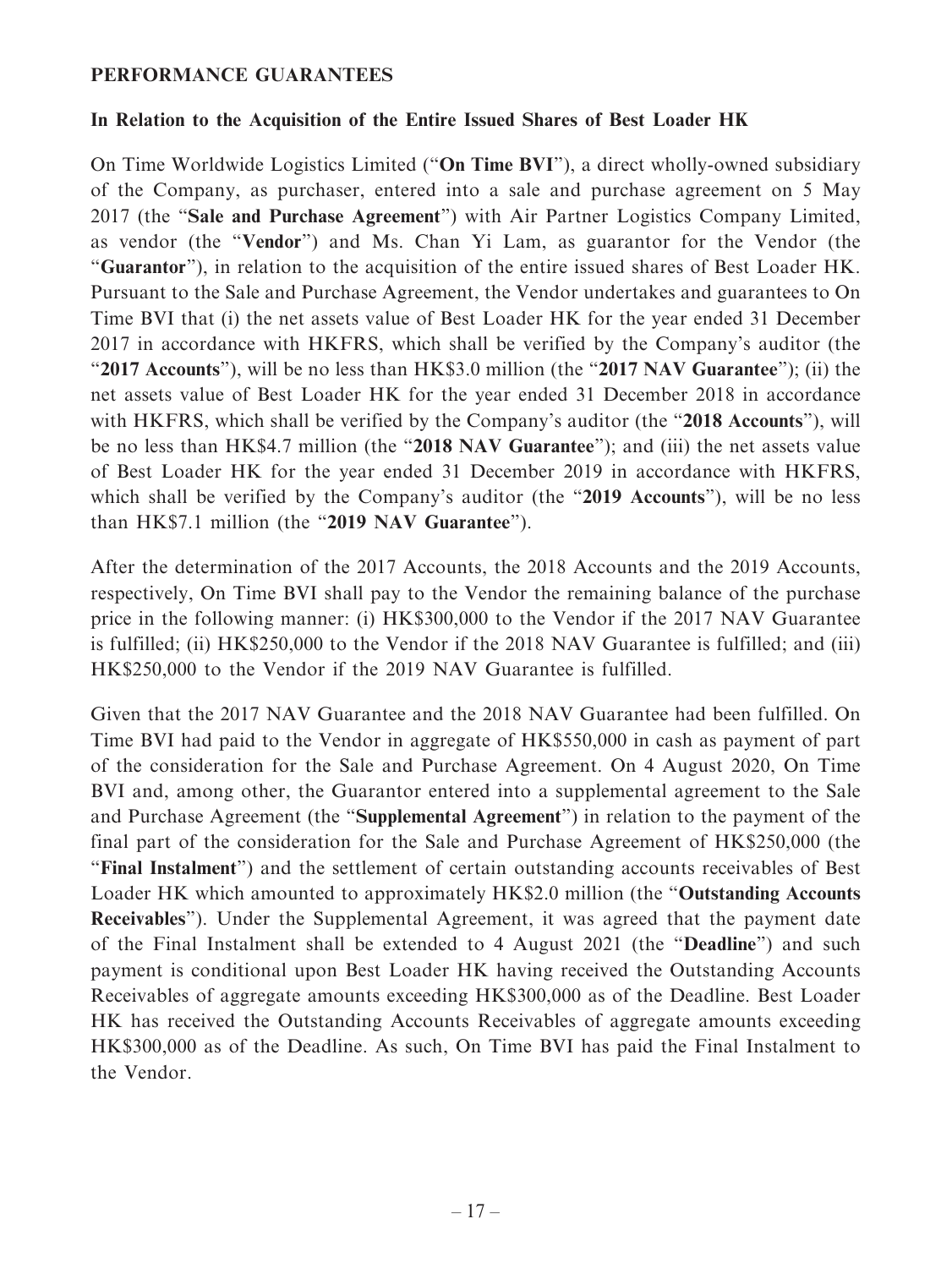Please refer to the announcements of the Company dated 5 May 2017, 3 August 2018, 15 March 2019, 30 March 2020, 4 August 2020 and 4 August 2021 for further details in respect of the acquisition, update on the fulfillment of performance guarantees and the Supplemental Agreement.

## **CHARGE ON ASSETS**

As at 30 June 2021, certain of the Group's financial asset at fair value through profit or loss of about HK\$893,000 (as at 31 December 2020: about HK\$896,000), debt investment at amortised cost of about HK\$7.0 million (as at 31 December 2020: HK\$7.5 million) together with short-term bank deposits of about HK\$12.5 million (as at 31 December 2020: about HK\$7.6 million) were pledged to secure certain banking facilities granted to the Group.

## **EVENTS AFTER THE REPORTING PERIOD**

There were no events causing material impact on the Group from the end of the Reporting Period to the date of this announcement.

## **MATERIAL ACQUISITIONS AND DISPOSAL OF SUBSIDIARIES AND ASSOCIATED COMPANIES**

On 1 January 2021, On Time BVI entered into the sale and purchase agreement with Ms. He Xiaoli, pursuant to which Ms. He Xiaoli has agreed to sell, and On Time BVI has agreed to purchase, the 1,800 ordinary shares in On Time Worldwide Logistics Ltd. ("**OT Korea**"), representing 3% of the entire issued shares in OT Korea, at the consideration of HK\$750,000, subject to and in accordance with the terms and conditions of the sale and purchase agreement. Upon completion, the Group's interest in OT Korea is 51% and OT Korea became an indirect non-wholly owned subsidiary of the Company.

Saved as disclosed, there was no material acquisition or disposal of subsidiaries, associates or joint ventures of the Company during the Reporting Period.

## **PROSPECTS**

As the first half of 2021 has passed, the Company remains optimistic about the development of international trade and international logistics industry in the post-pandemic era. The improvement of global production and consumption, which declined previously due to the pandemic, and the steady recovery of major economies as stimulated by governments' fiscal and monetary policies put the Company in a highly positive position toward future business development. The Company intends to focus on some key areas that will have impacts on its businesses this year.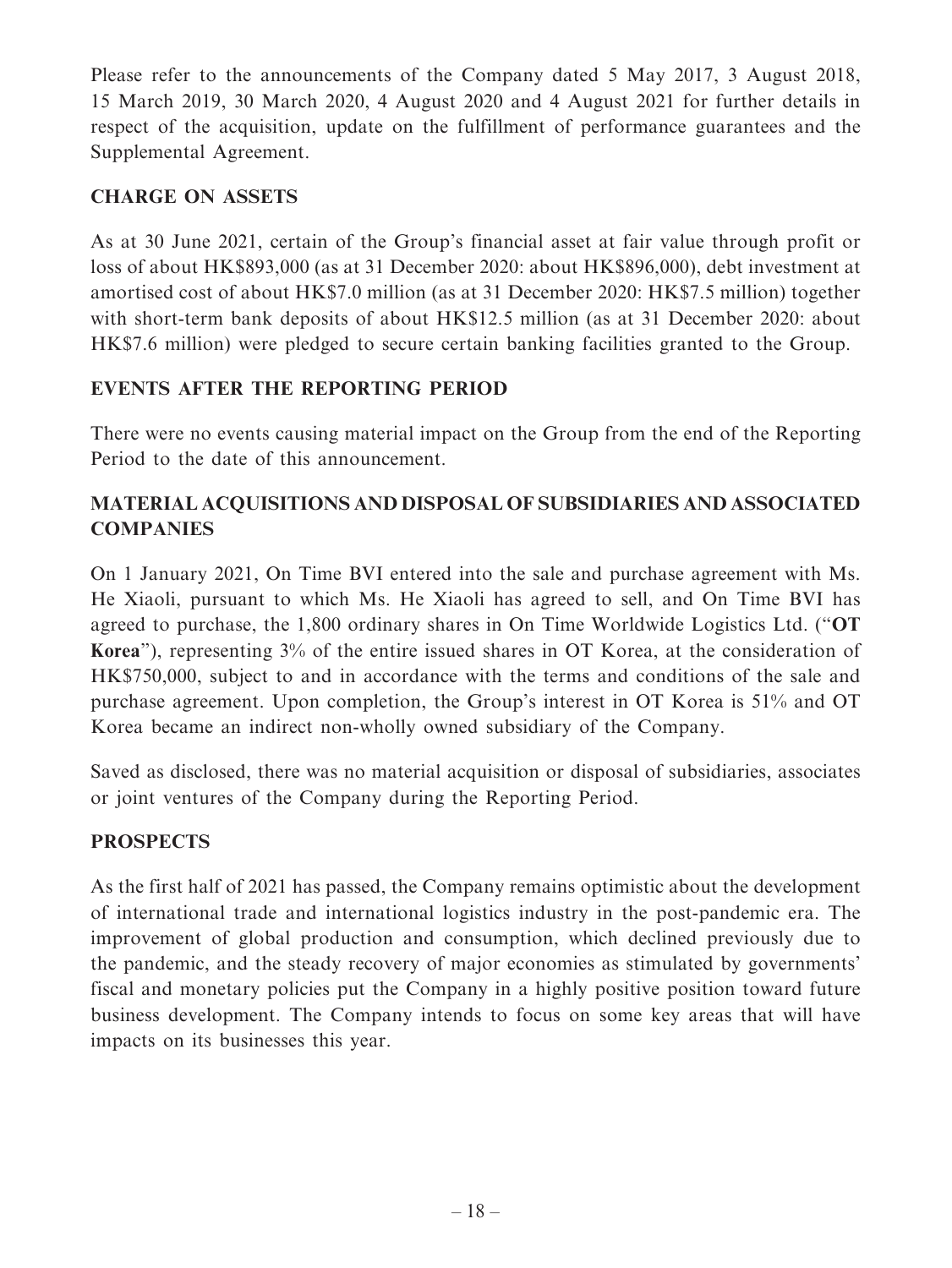#### **Global trade experiences accelerated rebound amid the strong recovery of global economy**

According to data of the World Trade Organization, exports of the United States, 27 member countries of the European Union, China and Japan witnessed significant yearon-year growth of 52.83%, 68.07%, 32.39% and 36.31% respectively in April 2021, and the absolute value of exports exceeded the level of the corresponding period of 2019. The Company believes that the recovery of global production and manufacturing, the rebound of consumption and the steady release of demands for international commodity and service trade will continue to support the growth of the relevant businesses.

## **The sustained rapid growth of China's economy boosts international trades to rise to the pre-pandemic level**

Data of national economic performance for the first half of 2021 released by the National Bureau of Statistics show that, in the first half of 2021, China's GDP recorded a yearon-year growth of 12.7%, representing an increase of 1.3% from the second quarter of 2020 and indicating a strong and sustained recovery momentum. In the first half of 2021, the total value of China's import and export of goods grew by 27.1% year on year, with exports growing by 28.1% and imports growing by 25.9%. The data indicate that the global market has a deeper dependence on "Made in China" products and the Chinese consumer market, and Chinese enterprises and consumers further integrate into the global economy. The year of 2021 is still a critical opportunity for the international business to grow rapidly, and the Company believes that the positive development of China's macro economy will also be favorable to its future business expansion.

## **The release of demands stimulates the price of international logistics to a high level, and air freight demands remain strong**

According to the global air freight data recently released by the International Air Transport Association, in May 2021, global air freight demands grew by 9.4% as compared with those of May 2019. With the seasonal adjustment, demands in global air freight in May 2021 attained a month-on-month growth of 0.4% and maintained the increasing trend for 13 consecutive months. On the supply side, the international air capacity is recovering gradually, but the capacity of May 2021 is still 9.7% lower than the pre-pandemic level (May 2019). As the cost of container transport continues to rise, the competitiveness of international air freight improves relatively and further boosts demands for international air logistics. The Company believes that while relying on the Chinese market, it will strengthen its core competitiveness with high-quality routes and air freight resources.

#### **Cross-border e-commerce is still a blue sea with opportunities and challenges**

Cross-border e-commerce is becoming a new development trend for international trade. According to statistics of the General Administration of Customs, the total value of China's cross-border e-commerce imports and exports reached RMB1.69 trillion in 2020, representing a growth of approximately 31.1%, with exports growing by approximately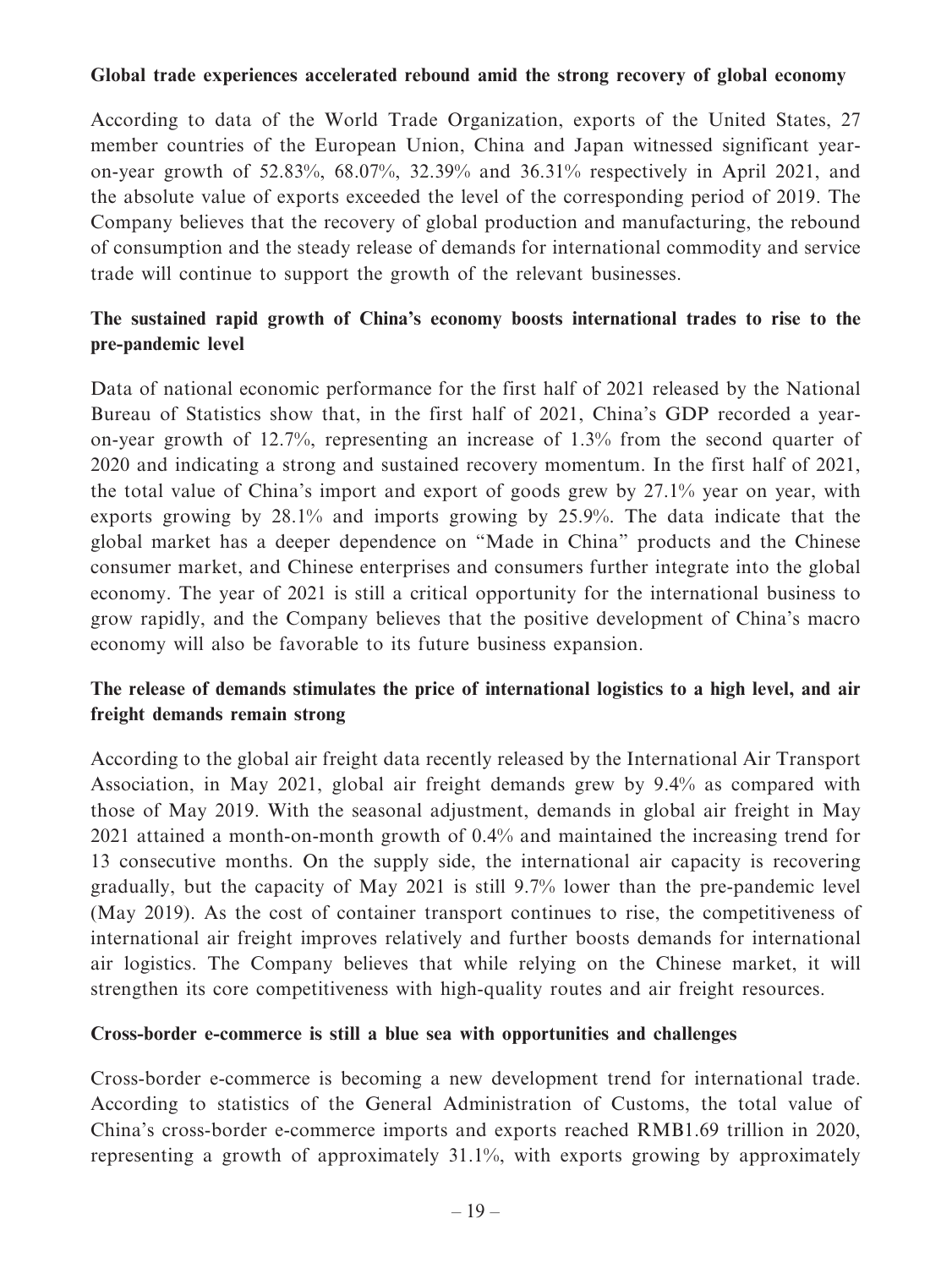40.1% and imports growing by approximately 16.5%, which is much higher than the growth of international trade. Over the past five years, the scale of cross-border e-commerce imports and exports has expanded by nearly 10 times. The Company believes that, in both short term and long term, cross-border e-commerce will be its business focus and the core growth point in the coming years, and the Company will continue to invest in relevant businesses and infrastructures. In the meantime, under the backdrop of consumer behavior changes in the post-pandemic era, the Company will benefit from the rapid growth of upstream industry demands, and the international express and parcel market will flourish as well.

Based on the foregoing, the Company believes that it will face more opportunities and challenges in the second half of 2021, but it will secure business growth by leveraging its industry advantages accumulated over the years, resources of the parent company and the strong strategic cooperation with partners. Hence, while basing on the strategic direction set at the beginning of the year, the Company will focus on the construction of agency network and the expansion of its small parcels business to Southeast Asia in the second half of 2021 and invest more resources to achieve breakthroughs.

### **Further invest in the construction of agency network and enhance strategic partnerships**

The agency network is the cornerstone of the Company's businesses, and the more-thanexpected performance the Company achieved in the times of pandemic is dependent on the mutual support of business partners. Therefore, investment in the agency network is a key strategy and also a key long-term action of the Company, and the Company hopes to strengthen and deepen the partnership in the agency network from the following aspects.

The Company will further utilize the aviation resources of YTO Express Group Co. Ltd., the controlling shareholder of the Company, and continue to improve the capacity reserves for trunk lines, to provide agents and business partners with high-quality and competitive international air freight services. In addition, benefiting from the development of cross-border e-commerce and small parcels business over the years, the Company will gradually negotiate with its existing agents to expand the business cooperation from the traditional freight forwarding to emerging businesses, broadening and deepening the business cooperation and therefore building an agency network of win-win cooperation and mutual benefit.

Meanwhile, the Company hopes to achieve breakthroughs in South America and Africa and expand the service network and business scope. It also expects to further expand the agency network and complete the global business deployment. Currently, the Company builds the agency network primarily by strategic cooperation and franchise authorization and steadily improves the business and strategic partnership chiefly by the mutual complementation of capabilities and resources and the reinforcement of mutual cooperation foundation.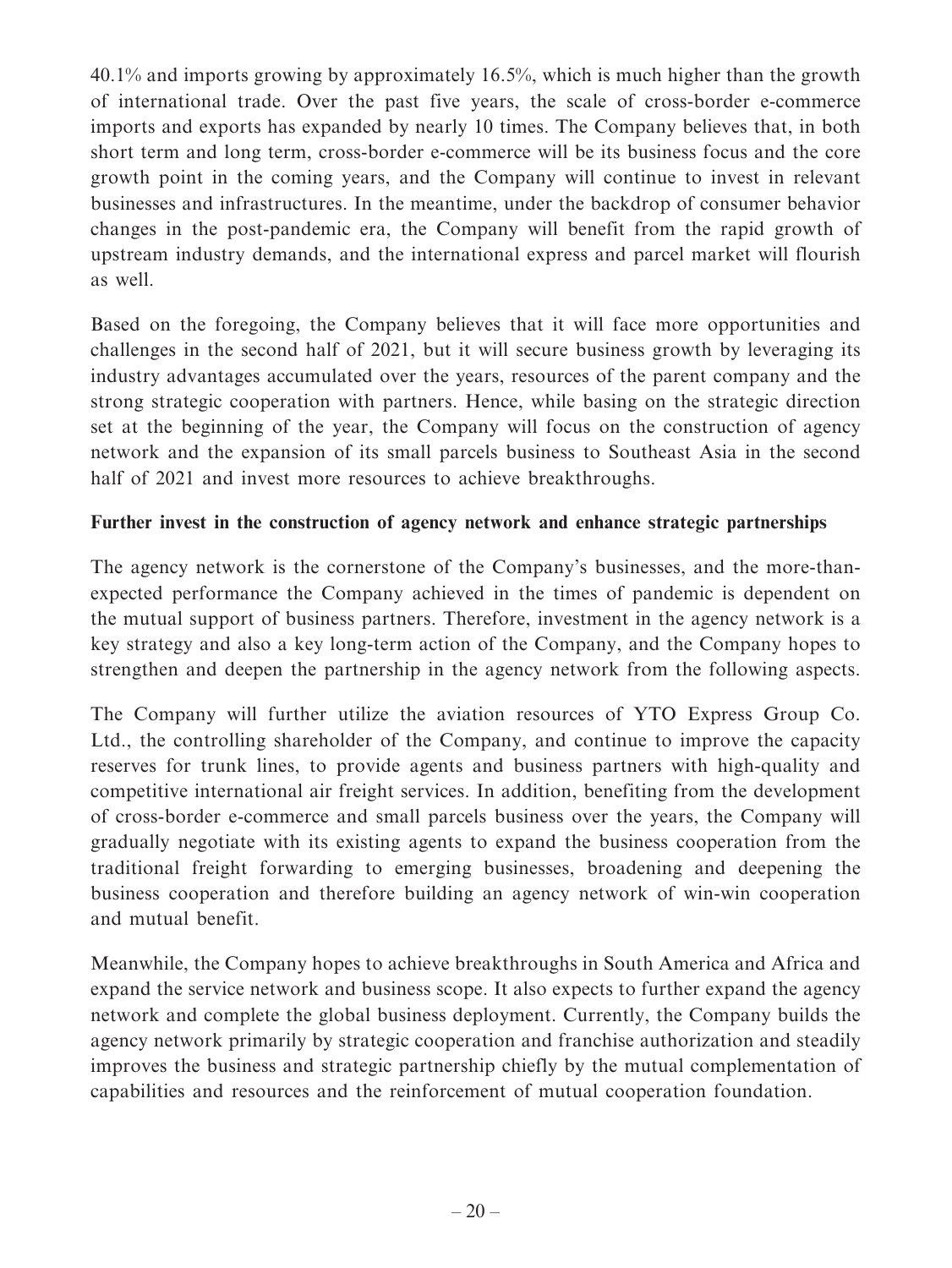## **Focus on the Regional Comprehensive Economic Partnership ("RECP") and improve the regional service capability**

The Company will seize opportunities brought by the RECP, and begin to invest resources in building infrastructures in key countries in the second half of 2021, and leverage subsidiaries to introduce emerging businesses. It plans to develop the cross-border e-commerce and small parcels business in Southeast Asia and gradually expand the business from the China-centered development model to the regional internetworking model, thereby developing a larger market and a stronger position. For the freight forwarding business, the Company will expand the scale of business cooperation between East Asia and European & American markets by leveraging advantages developed in the Asian market over the years, cooperating with partners of North America and Europe and exploiting the opportunities arising from East Asia's prosperity.

## **Continuously focus on globalization demands of Chinese enterprises and develop new business growth drivers**

As China's economy recovers and grows steadily, China's imports and exports grow rapidly in the post-pandemic era, which further promotes Chinese commodities and "Made in China" products globally. In such a context, the Company pays close attention to the globalization demands of Chinese enterprises and hopes to offer high-quality logistics and supply chain services to Chinese enterprises in the process of globalization. From the long-term perspective, the Company believes that globalization is an inevitable trend; in the short term, Chinese enterprises will accelerate the integration into globalization after the pandemic. With such views, the Company will leverage on the business resources of its parent company and the business foundation of China-based development built over the years, and cooperate with more Chinese enterprises to help them advance in the international and global development. In this process, the Company can also get business returns and cultivate new growth drivers.

#### **Continue to improve system construction and advance business digitalization**

Digital transformation is an invariable strategy of the Company in recent years, and continuous improvement of internal management procedures, operation efficiency and customer experience are the key of the Company's tasks. The new-generation business system is expected to be completed within the year, which will further advance the Company's business digitalization process, enable the Company to refine the management of pre-sales, in-sales, and after-sales business information of subsidiaries in the world, promote the interaction between subsidiaries and make business services more effective, safer and traceable.

It is expected that the Group will implement the above plans by its internal resources and/ or external financing.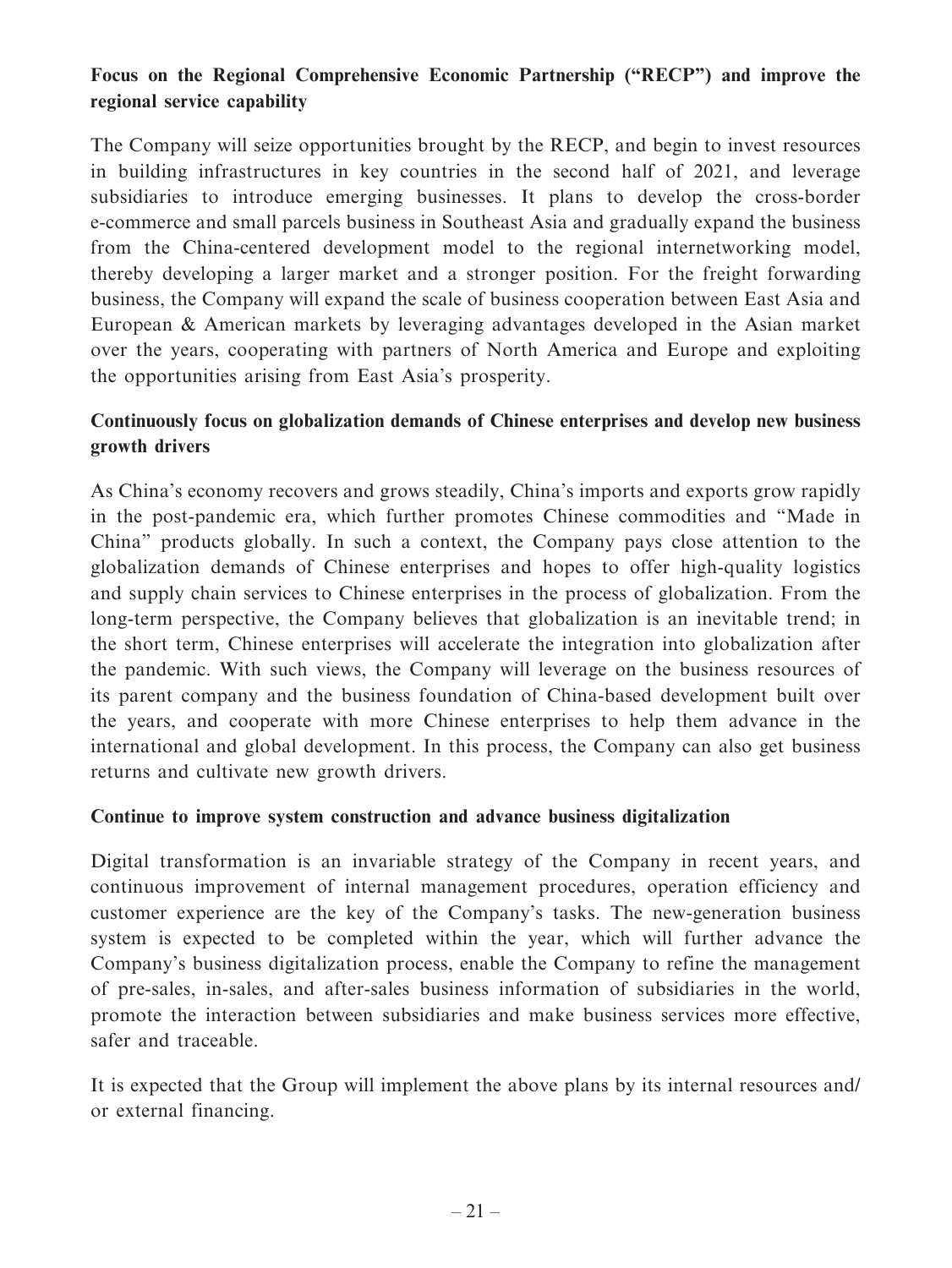### **HUMAN RESOURCES**

As at 30 June 2021, the Group employed about 924 employees (as at 30 June 2020: about 965 employees). Remuneration packages are generally structured to market terms, individual qualifications and experience. The Company has also adopted a share option scheme and a share award plan for the purpose of providing incentives and rewards to eligible participants, including the employees of the Group, who contribute to the success of the Group's operations. During the Reporting Period, training activities have been conducted to improve the performance of sales and marketing activities and customer services.

### **PURCHASE, REDEMPTION OR SALE OF LISTED SECURITIES OF THE COMPANY**

During the Reporting Period, neither the Company nor any of its subsidiaries had purchased, sold or redeemed any of the Company's listed securities.

### **INTERIM DIVIDEND**

The Board has resolved not to declare the payment of an interim dividend for the Reporting Period (1H2020: nil).

### **CORPORATE GOVERNANCE**

The Board has adopted the code provisions of the Corporate Governance Code (the "**CG Code**") set out in Appendix 14 to the Listing Rules. The Board has reviewed the Company's corporate governance practices and is satisfied that the Company has complied with the code provisions set out in the CG Code throughout the Reporting Period.

#### **MODEL CODE FOR SECURITIES TRANSACTIONS BY DIRECTORS**

The Company has adopted a code of conduct regarding Directors' securities transactions on terms no less exacting than the required standard set out in the Model Code for Securities Transactions by Directors of Listed Issuers (the "**Model Code**") as set out in Appendix 10 to the Listing Rules. After specific enquiry made by the Company, all of the Directors confirmed that they have complied with the required standard set out in the Model Code and the code of conduct of the Company governing Directors' securities transactions throughout the Reporting Period.